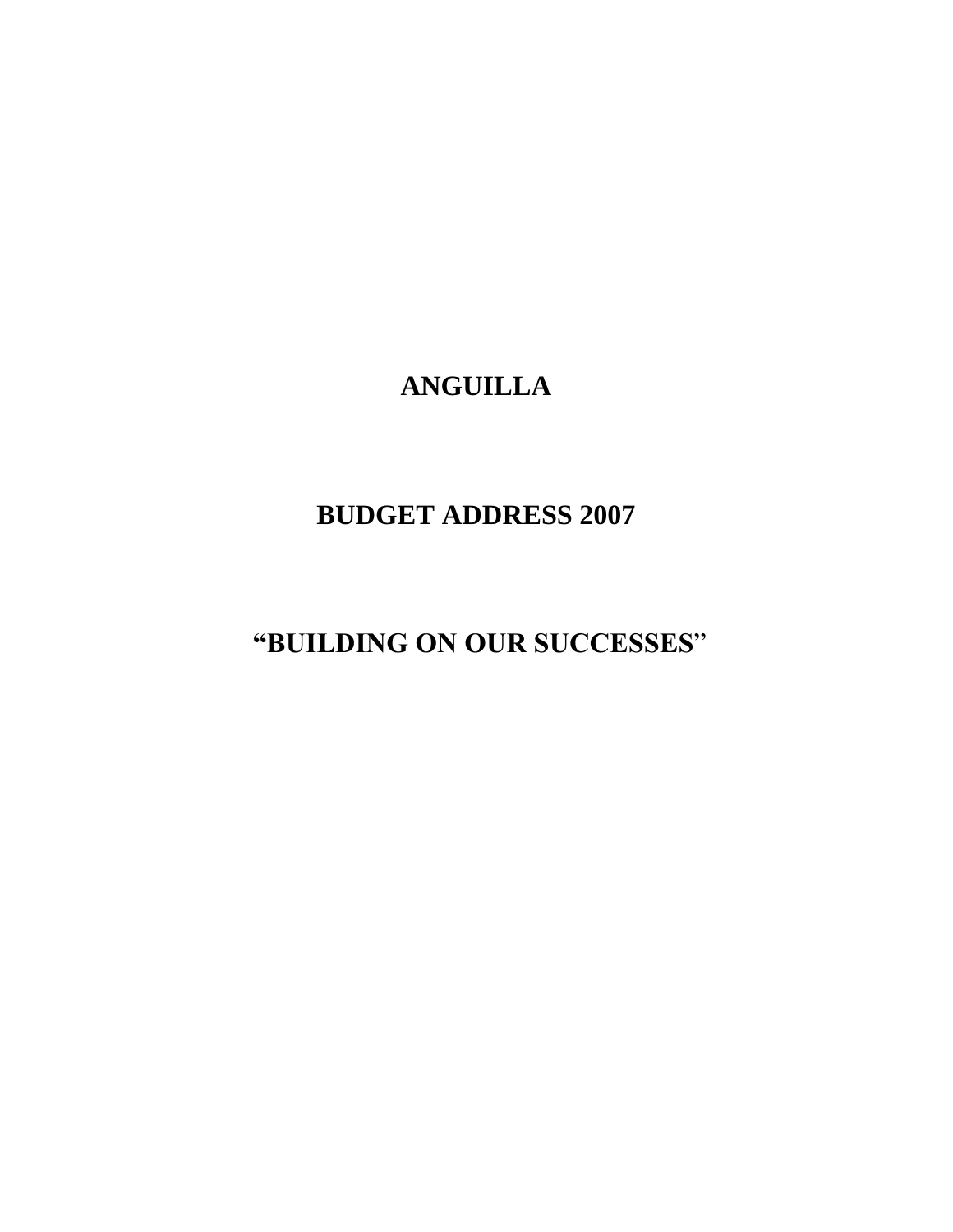#### **1. INTRODUCTION**

Mr Speaker, fellow Ministers of Government, Honourable Parliamentary Secretary, Members of the Opposition, other Members of the House, invited guests, those listening via radio, television or over the internet – good afternoon. It is my duty this afternoon to present Government's budgetary proposals for the fiscal year January to December 2007.

As is the custom in the years that I have served as Minister of Finance I will once again present the Budget Address around a central theme. This year after mulling over the various suggestions put forward by colleagues and the staff within the Ministry of Finance, Economic Development, Investment, Commerce and Tourism (FEDICT) I settled on the theme **"Building on Our Successes"**. It is a progression from last year's theme which was **"Managing the Challenges of Success"**. It is not sufficient to simply "manage" our successes but to "build" on them as well – to actively determine and shape the way forward for Anguilla. This is something that the general public has made clear and like any good government the Anguilla United Front government endeavours to be in tune with the will of the people.

Mr Speaker, so what do I mean when I say "Building on our Successes"? Perhaps this quotation from a renowned Caribbean literary light, George Lamming, will assist. He said, and I quote: **"the architecture of our future is not only unfinished, the scaffolding hasn't really gone up".** I use Lamming's words to say that as much as Anguilla has achieved since that seminal moment in 1967 when we separated from the Associated State of St. Kitts-Nevis-Anguilla and set out to **"build a new Anguilla"**, there is so much more to be done. So as we look to celebrate 40 years of the Anguilla Revolution next year, it is incumbent on us to critically reflect and to bring our collective mind and will to bear to that task of continuing to build a new Anguilla as was the clarion call of the Revolution.

Mr Speaker, no one will argue with the assertion that the well-being of Anguillians has improved many-fold since 1967. Equally, no one will argue with the assertion that we are paying a price in some respects for that material success. Certainly the people of Anguilla made it clear during the campaign leading up to General Elections in March 2005 that they were concerned by the erosion of our families, our communities and our society as a whole which has manifested itself in the rise of juvenile delinquency, crime and other social deviancy. We heard them and pledged that if re-elected the Anguilla United Front government would dedicate its time in office from 2005 to 2010 as **"The Period of Social Reconstruction"**.

Mr Speaker you and others may ask what do we mean by "social reconstruction" and what are the means and mechanisms through which it will be achieved. In my 2005 Budget Address I began to shed some light on this when I maintained that the practical manifestation of a **"social capital oriented path to development"** can be seen in the work of the United Nations which for a decade now has charted the path of countries according to its Human Development Index and in more recent times through success with achieving the **"Millennium Development Goals"** or **MDGs** initiative. Mr Speaker, with your indulgence I will restate some of what I said then and seek to further articulate what is meant by social development and how this is germane to our period of social reconstruction here in Anguilla.

As I stated in the 2005 Budget Address, the MDGs speak to 8 goals, which all UN members have pledged, by way of a General Assembly Resolution, to attain by 2015 in the following areas: (1) eradication of extreme poverty and hunger; (2) achievement of universal primary education; (3) promotion of gender equality and the empowerment of women; (4) reduction of child mortality; (5) improvement of maternal health (6) combating of HIV/AIDS, malaria and other diseases (7)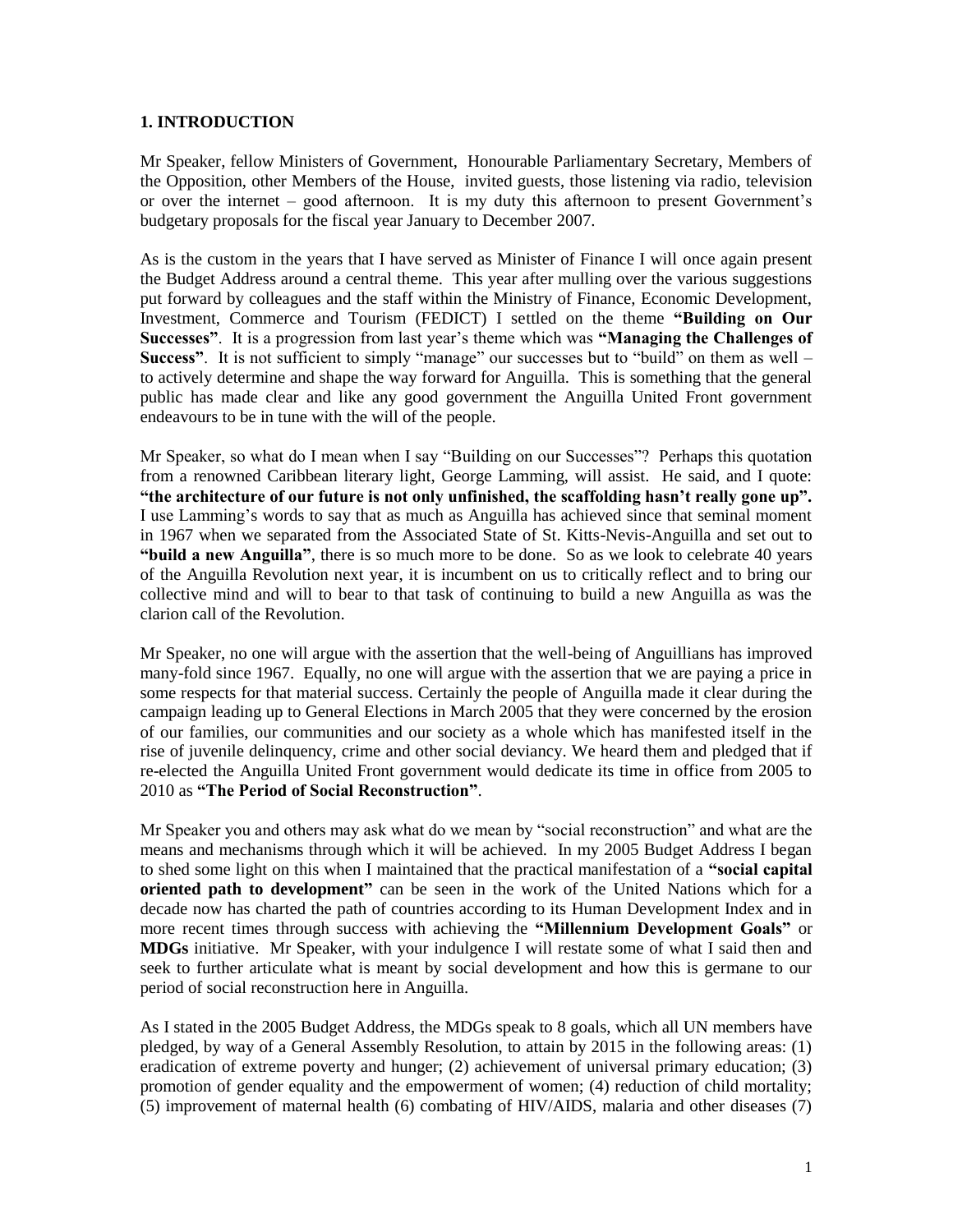ensuring environmental sustainability; (8) development of a global partnership for development. Since they are expected to be implemented globally, and given the disparity in development globally, the specific MDGs targets are set as minimum targets and countries are required to customize them according to their own realities.

Therefore, Mr Speaker, it all starts with articulating a "Vision". You may recall that I stated in the 2005 Budget Address that we in the **Anguilla United Front** have a vision of where we would like Anguilla to be by **2015,** the year set by the UN for achieving the Millennium Development Goals, if given the opportunity to do so. We stated this Vision to be that:

## **"we envisage for the people of Anguilla a future in which they maintain their culture; preserve their heritage; achieve their full human potential in peace and freedom; and participate in the economic and social progress of the regional and international community"**.

But a Vision would be hollow and meaningless if there were no concrete goals, targets and indicators for attaining that Vision. In other words, Mr Speaker, we have to **"build the architecture of our future".** So what should be the principles of this architecture, this superstructure? We in the Anguilla United Front as a whole believe it should be grounded in a social capital oriented path to development. Mr Speaker, I draw upon the work of renowned Caribbean economist and scholar, Clive Thomas of Guyana, to suggest some principles for consideration as regards social capital and social development. Professor Thomas in a paper presented at the 1995 Caribbean Conference of the Regional Programme in Monetary Studies, outlined a concept of **"social capital"** as follows:

- it is non-coercive voluntary action rather than external rewards/punishment drives it;
- it is humane it elevates social concerns over individual gains/losses;
- it is sustainable its time horizon is oriented to future generations;
- it is empowering it is not based on exploitation;
- $\bullet$  it is synergistic it affects and is affected by all areas of social life;
- $\bullet$  it is catalytic it is an agent of change;
- $\bullet$  it is mobilising it helps to develop the energies of society;
- $\bullet$  it is accountable and responsible it emphasises sharing and trust;
- it is concerned with both development and the distribution of the benefits of development;
- its accumulation is driven from below because of its social character.

Mr Speaker, key terms like sustainability, empowerment, accountability, voluntary action, mobilization, in one way or another have been upper most in peoples minds in recent times, whether as regards the current pace of development and the need to import significant amounts of labour with the attendant consequences for housing and other social infrastructure, thereby speaking to the issue of sustainability.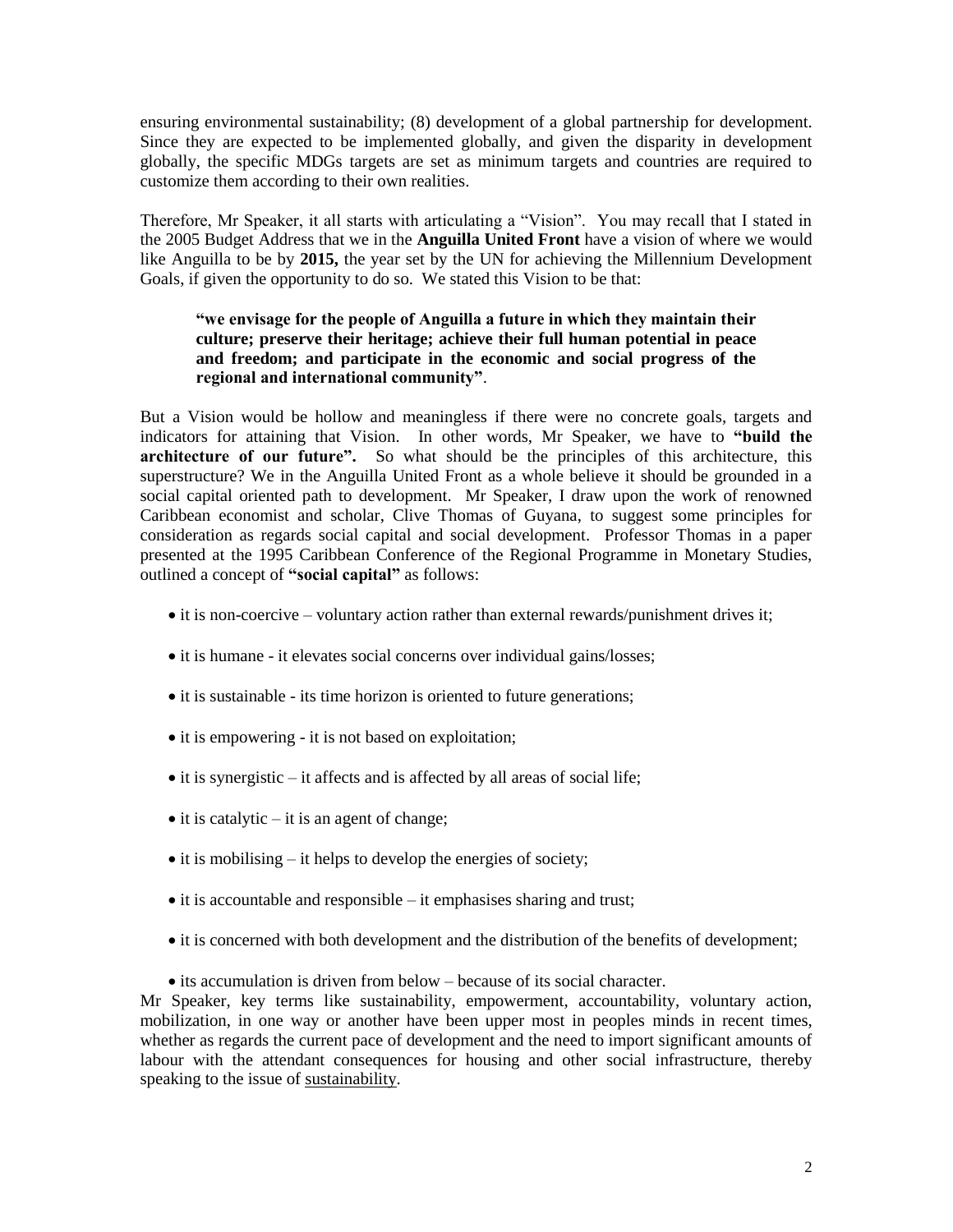Mr Speaker the question also arises whether tourism entities such as Cap Juluca should not in fact involve significant Anguillian ownership going forward if empowerment is indeed seen to be key. Related to this is the role that Anguillians are playing in the current development process and the distribution of the benefits from this development.

Another principle Mr Speaker, the need for voluntary mobilization and action to save our youth who are better off materially relative to those from previous generations but nonetheless shows signs of alienation and disenchantment with their lot. In this vein it is heartening to see the Anguilla Tennis Academy, the Anguilla Football Association, the Optimists, the Stingray Music Programme (to name a few organizations), teaming up with Government and the private sector to mobilise resources and expertise to save Anguilla's youth, and so on.

So Mr Speaker, we do have a set of guiding principles, an architecture for achieving social reconstruction, an architecture for **building on our successes** for the future. It is however, Mr Speaker, incumbent on us the Anguilla United Front Government to further articulate and communicate this message to individual Anguillians, the private sector and civil society so that there would be the "mind-renewal" and "re-education" of Anguillians to meet the challenges of the present and future and ensure that the Vision which I enunciated above is attained.

As I have indicated, achieving the Vision which I have outlined would be impossible without a Plan of Action which is articulated and given effect in the Annual Budget, among other instruments. Mr Speaker, putting together the annual budget is a very significant undertaking requiring efforts by many individuals. Certainly, people in the Ministry of FEDICT play an important coordinating role. But it does not stop there. The Budget formulation process involves the entire Public Service running from the Department of Public Administration and the other Departments and Ministries in between.

Mr Speaker, I would be remiss, if at this juncture I did not mention some of the changes in personnel which have occurred at the top of the Public Service during 2006. As you know, Government has at long last succeeded in getting an Anguillian appointed to the Deputy Governor post, in the person of Mr Stanley Reid, who previously served as Permanent Secretary, Public Administration. 2006 also saw the retirement of Mr Fabian Marcel Fahie who for so many years served as a Permanent Secretary, most latterly for Economic Development, Investment, Commerce and Tourism. He has been succeeded by Dr Aidan Harrigan who was promoted from Director of Economic Planning. Mr Kenneth Banks another long serving Permanent Secretary with responsibility for Infrastructure, Communications, Utilities and Housing also retired this year. He has been succeeded by Mr Larry Franklin who was promoted from Director of Information Technology and E-Government Services.

There were also two other Permanent Secretary appointments during 2006. Ms Aurjul Wilson was promoted from Crown Counsel/Legal Draughtsperson to Permanent Secretary Public Administration and Dr Bonnie Richardson-Lake was promoted from Social Development Planner to Permanent Secretary for Social Development. Dr Richardson-Lake succeeded another longserving Public Servant, Mr Orris Proctor, who has retired. Mr Speaker, the last two Permanent Secretary appointments referred to take us "back to the future", in that we have not had a female Permanent Secretary since Mrs Countess Rey some years ago. I am sure these two new ladies will make their presence felt because neither of them is a shrinking violet and both are very capable.

**Mr Speaker while I am on my feet I will also take this opportunity to thank the outgoing Attorney General Mr Ronald Scipio for his contribution to the Government of Anguilla over the past 9 years which he served in that position. We wish him all the best for the**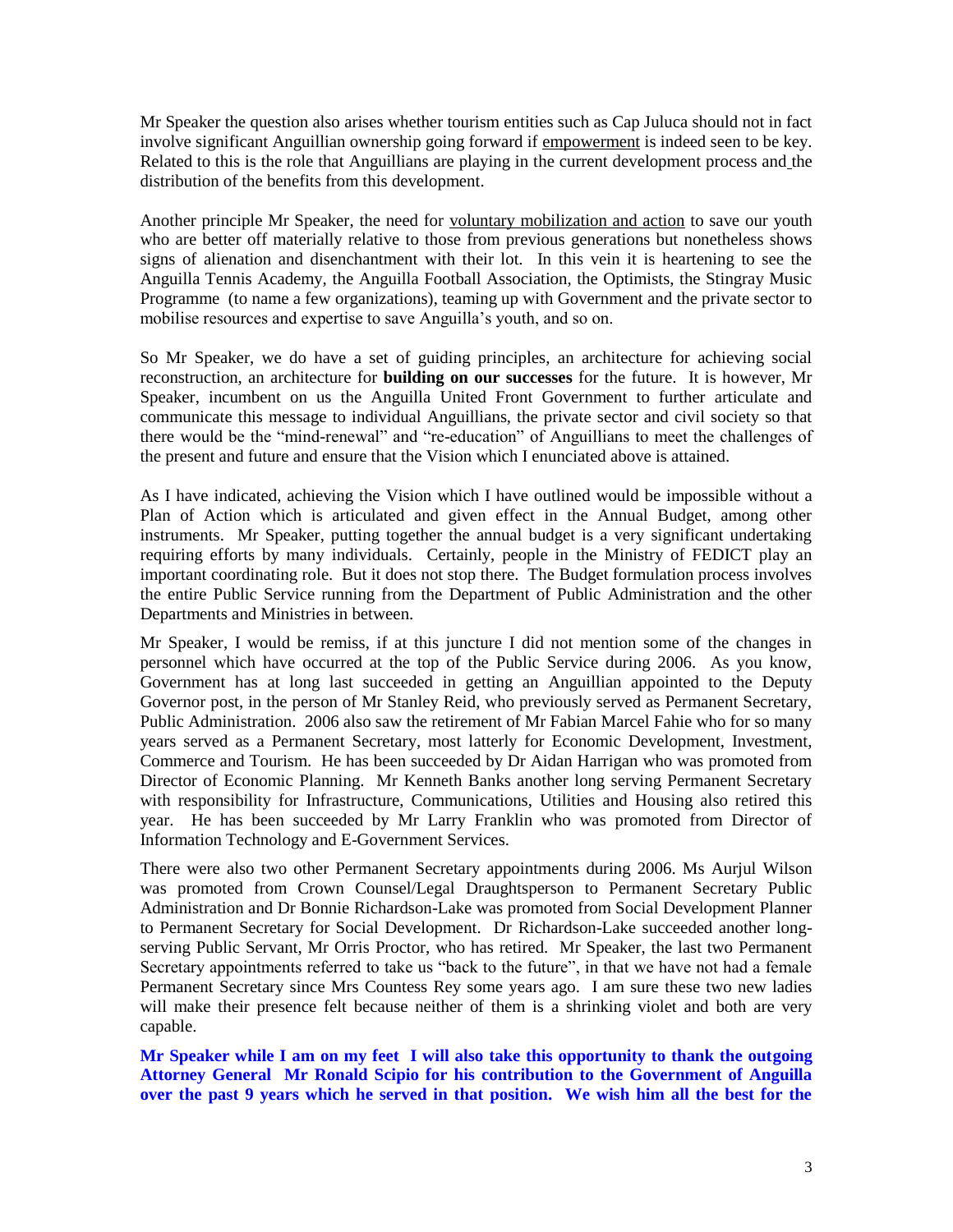#### **future. We also welcome the new Attorney General Mr Wilhelm Bourne on board in what**  will be a very trying period for Anguilla. He is eminently qualified for the position of **Attorney General and we are confident he will do an excellent job**

Mr Speaker, the challenge for the local Deputy Governor, the new Attorney General and the cadre of new Permanent Secretaries aligned with the other experienced Permanent Secretaries (Mr Carl Harrigan, Mr Rodney Rey and Mr Foster Rogers) going forward is formidable. Anguilla is a place of change, of rapid change I may add. The Public Service must keep pace and in many ways lead the way in terms of executing the Programmes and Plans formulated towards realising the Vision for Anguilla as articulated by the Anguilla United Front and which was endorsed by the general public by way of returning us to power in early 2005.

Mr Speaker, I round out these introductory remarks of the Budget Address by acknowledging the support of my Ministerial colleagues in the endeavour of formulating and preparing the 2007 Budget, in particular the Chief Minister, a former Minister of Finance. We all know of the challenges he has faced during this past year, challenges which he has overcome with the help and grace of God. The other senior Minister, Minister Harrigan during this past year has been his usual indefatigable self as he sought in particular to advance the airport, seaport and road development programmes. As for Minister Rogers, a lot rests on his young shoulders as it is his Ministerial portfolio – Social Development – which is the area of emphasis for this Anguilla United Front government to 2010. We are a **Team** and there is little that Mr Roger's Ministry can do if it is not provided with the funds necessary to move forward with our initiatives. The Honourable Albert Hughes a former minister now serving as Parliamentary Secretary in the Ministry of Infrastructure, Communications and Utilities. We are making progress with formulating policies and programmes to address the social ills at hand and with Government's financial situation steadily improving will be able to address them in a systematic fashion.

Mr Speaker, we feel that this 2007 Budget facilitates the realization of the pledge we made to the people of Anguilla during the General Elections campaign of 2005, to focus on social reconstruction and social development built on a foundation of gradual and sustained fiscal and economic expansion. It is said that a people without vision shall perish. Equally a country without the necessary foundation and superstructure to meet the challenges of the time and the imminent future shall perish. We in the Anguilla United Front have been and remain committed to building the architecture of Anguilla's future, committed to **building on our successes** for the betterment of Anguilla and Anguillians.

#### **2. 2006 ECONOMIC AND FISCAL REVIEW**

Permit me now Mr Speaker to undertake a review of Anguilla's economic and fiscal situation.

#### **2.1 Economic Activity**

Mr Speaker, according to Government's official statistics, Anguilla's gross domestic product (GDP), in real terms grew by 10.9% in 2005. This represents a deceleration in the rate of growth of the economy when compared to 2005 when it grew by 16.4 per cent. It is however close to the target annual rate of growth of 10% which we established in our 2005 Manifesto. However we have monitored inflation closely. According to the most recent figures available, September 2006 year to date inflation was 13.1 per cent.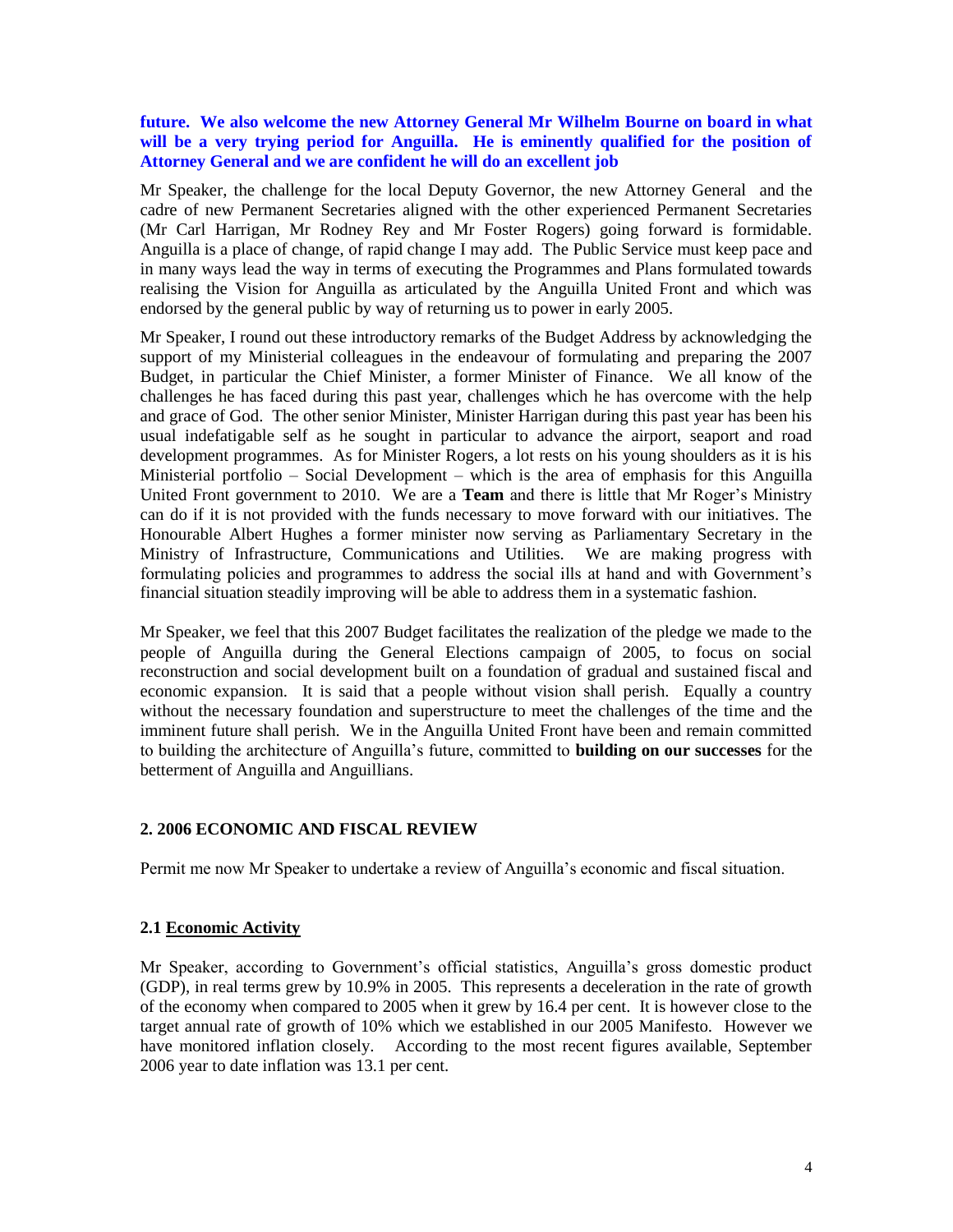Mr Speaker while we must be mindful of this we must also realise that Anguilla as a small open economy is subject to various external economic price shocks. In 2006 the whole world has been on the rollercoaster ride of oil prices which have averaged in the region of US\$65 per barrel compared with \$55 per barrel in 2005, an 18% increase. There is a direct "pass-through" of oil price increases to Anguilla's fuel prices. Indeed fuel prices, according to the Anguilla CPI, increased by 20.1% in Sept 2006 compared to the corresponding period last year. Prices in the housing accommodation sector was also a significant mover in the September 2006 year to date figures, increasing by 12 per cent. It all speaks to the point Mr Speaker, that while external commodity prices such as oil prices which give rise to inflation are outside our control, in the policies which we adopt internally we have to strive to ameliorate such effects.

Mr Speaker in terms of the composition of GDP in 2005, Hotel and Restaurants was the largest sector accounting for **31.9%** of economic activity. Banking and Insurance was the next largest sector (18.5%), followed by Construction (14.3%) and Government Services (12.7%). These sectors grew by 15%, 3.4%, 12.4% and 1%, respectively. The strong growth in construction is linked to robust activity in all spheres: resort, villa, residential and commercial construction.

Mr Speaker Nominal GDP was estimated at **\$354.94 million** in 2005.

## **2.2 Fiscal**

Mr Speaker, fiscal performance is measured in terms of recurrent revenue relative to recurrent expenditure, and combining this with capital revenue and expenditure to give a picture of Government's overall fiscal balance.

#### 2.2.1 Recurrent Revenue

Mr Speaker the recurrent revenue estimates for the whole of 2006 of **\$139.8 million** was fully achieved by August, and is an unprecedented achievement in Anguilla's history. The revised recurrent revenue target for 2006 is now at **\$181.3 million.** The top 5 performers by revenue head have been Import Duty (Other), Stamp Duty, Accommodation Tax, Motor Vehicle Licences and Bank Deposit Levy.

Looking at the top 3 earning heads in some detail, collections from the Import Duty (Other) revenue head in 2006 are projected to amount to **\$51.5 million.** This would represent a **35.5%**  improvement from the budget estimate of **\$38 million**. The surging Import Duty (Other) collections are reflective of the growth in economic activity which as I indicated earlier is being driven by the tourism and construction sectors in particular. Mr Speaker, the Customs Department continues to perform well under trying circumstances, including working for most of this year from the Treasury Department owing to extensive renovation work at the Customs Main Office. I am happy to say that the work is now complete and the officers should have a great working environment in 2007, which should lead to even greater productivity. In 2007 Government will be exploring avenues to attain European Union funding for the implementation of the upgraded version of ASYCUDA so as to improve the ease and efficiency with which goods are cleared and to further improve the collection of Import Duty.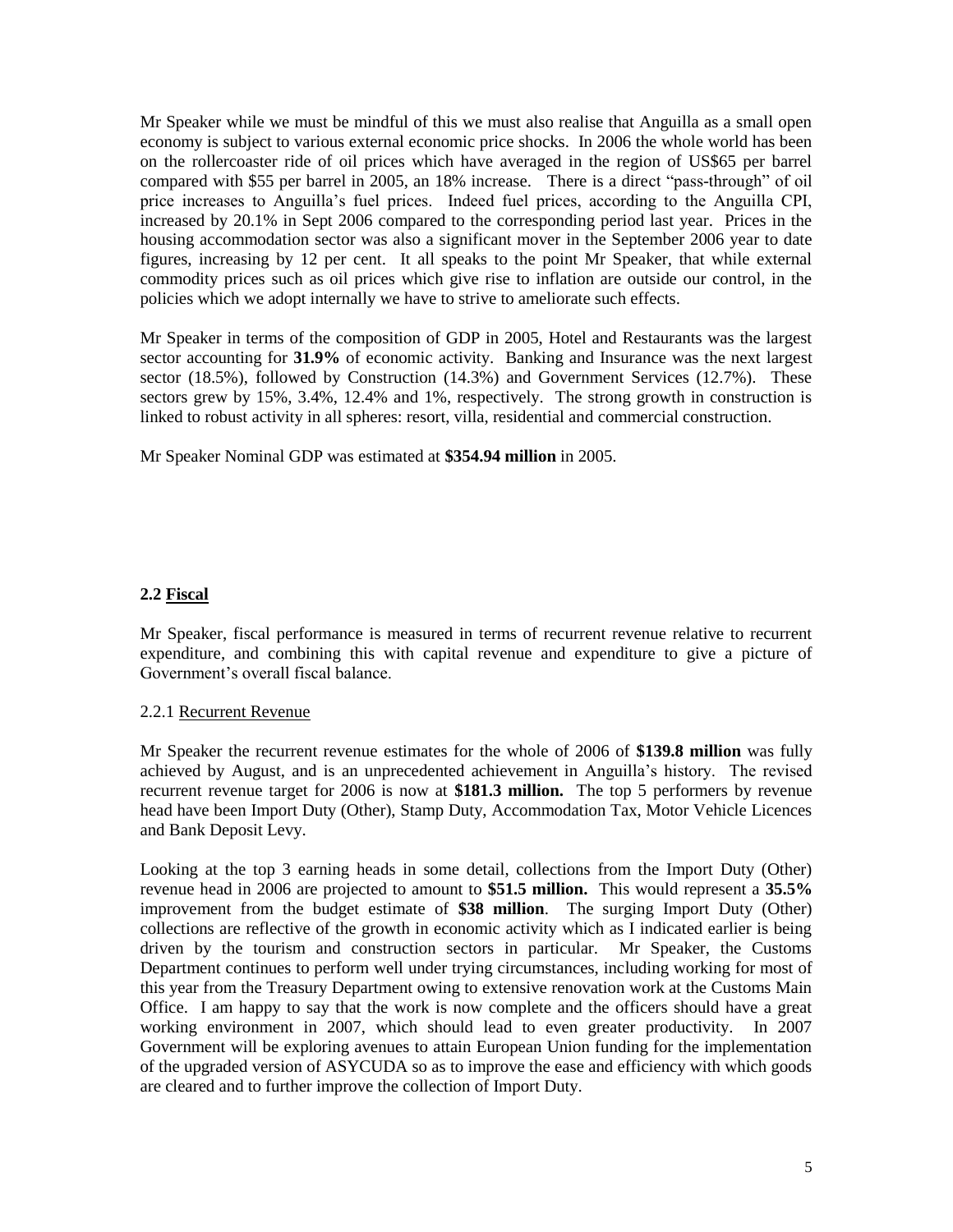Mr Speaker, Stamp Duty revenue has surpassed expectations for the fourth year running. Collections amounted to: \$8.3 million in 2003; \$21.9 million in 2004; \$18.5 million in 2005; and are projected to be **\$44.2 million** for 2006. I think therefore Mr Speaker that we are justified in saying that the level of Stamp Duty collections being achieved is not **"windfall revenue"** but are sustainable and due to the investment strategy which the Anguilla United Front government has employed since coming to office in 2000. This has resulted in Anguilla becoming the home of several world class resort residential tourism projects, which I will talk about a bit more in detail a little later.

And rounding out the top 3 revenue performers, Accommodation Tax collections are projected to amount to **\$14.7 million** for 2006. This would represent an increase of **20.5%** from 2005 collections of **\$12.2 million**. The increase in accommodation tax collections is directly attributable to strong visitor arrivals in 2006, particularly of the all important stay-over visitor category, which is expected to increase by 12.7% from the 2005 figure of 62,084 to 70,000 in 2006.

Mr Speaker while the Anguilla United Front government is pleased with the increased revenue performance every year since 2003, we will be **building on our successes** and ploughing ahead with the revenue objectives established in our 2005 Manifesto in order to raise the revenue required to deliver on the social development and other objectives of this government.

## 2.2.2 Recurrent Expenditure

Mr Speaker, recurrent expenditure is projected to amount to **\$146.3 million** in 2006 compared to the budget estimate of **\$125.1 million**. Increased subventions to the Health Authority of Anguilla, the Anguilla Tourist Board, the acceleration of other programmes in the face of stronger than expected revenue performance and the payment of increased salaries and pensions, accounted for the over-expenditure.

## 2.2.3 Recurrent Balance

Mr Speaker, Government's recurrent surplus for 2006 is projected to be **\$35 million**. This would be the third year running that Government would have recorded recurrent surpluses in excess of **\$10 million**, **\$22.7 million** and **\$17.0 million** were recorded in 2004 and 2005, respectively.

#### 2.2.4 Contribution to Fiscal Reserves

Mr Speaker in 2006 Government continued to aggressively put money aside into fiscal reserves as a safeguard against the future. Some **\$18.64 million** were put into reserves this year. Reserves are some **\$34.73 million** in total, well ahead the **\$24.05 million** required to meet the target of 60 days of recurrent expenditure for 2006. Mr Speaker, it is the goal of the Anguilla United Front Government to **build on our successes** in this area and to have **\$40 million** in reserves by Anguilla Day 2007. We thought that this would be quite fitting given that on May 30, 2007 Anguilla as a nation celebrates 40 Years of the Anguilla Revolution. Economic and financial independence is what all nations aspire to and certainly to have \$40 million in reserves would signal that Anguilla is indeed on its way to greater financial autonomy and sustainability. But, Mr Speaker, putting money into reserves also serves to take some of the liquidity out of the system thus curbing aggregate demand, something which is necessary given the significant rise in inflation this past year.

## 2.2.5 Capital Expenditure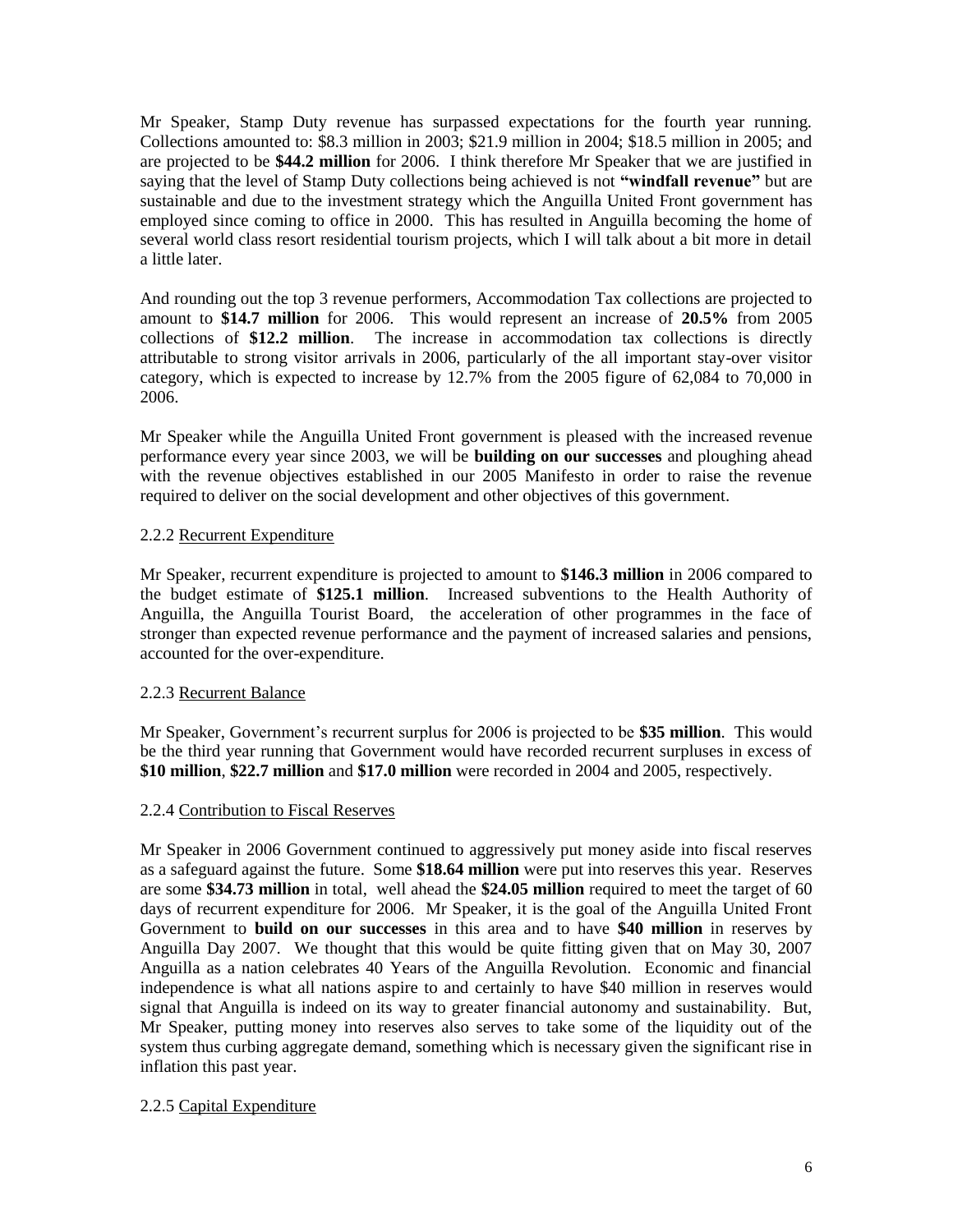Mr Speaker, capital expenditure for 2006 is expected to top out at around **\$45.6 million**. Expenditure on air transport sector development has again led the way with \$10 million anticipated by year end, as Government continues with the implementation of its Medium Term Air Transport Sector Plan (MTATSP), covering the period 2004 to 2008. The MTATSP has been endorsed by the European Union which has pledged **Euro 9.09 million** (approx **US\$11.7 million**) in support under the EDF 9 programme. These proceeds will be used to partly repay the US\$15 million which Government borrowed to undertake the runway, terminal and associated expansion in 2004. And, Mr Speaker, I am indeed happy to report that on November 28, we received the first tranche of these funds – some US\$4.5 million. It has taken a long, long, long time – some three and a half years - but we extend our gratitude to the European Union nonetheless.

Other major areas of expenditure have been: seaport development **(\$9 million)**; road development **(\$8 million)**; ALHCS Campus B Auditorium **(\$965 thousand)**; and Health Services Development **(\$851 thousand)**. Mr Speaker we as a Government are especially proud that we are on the verge of completing the Campus B Auditorium. It was a project which languished in the lean years between 2001 and 2003. With the improved financial situation over the past three years Government has been able to devote funds towards its completion. As a multi-purpose facility it will provide a venue for the hosting of the Performing Arts section of the secondary education curriculum and community events in general. Mr Speaker, this is just one example attesting to the fact that the Anguilla United Front Government is indeed serious about its pledge to focus on social reconstruction and social development, particularly in the area of youth development.

## **2.2.6 Overall Balance**

Mr Speaker, the "overall balance" is simply the recurrent balance, less contribution to expenditure on capital. The recurrent balance for 2006 is expected to be about \$35 million. Reserves of some \$18.6 million were added during the year and the principal repayment on loans during 2006 amounted to \$8.9 million. As a result, there were some \$8.1 million available for capital expenditure from the surplus generated. Capital expenditure is projected at \$45.6 million and this means that there was a financing gap of \$37.5 million. This was financed through loans as follows: \$21 million in new borrowing in 2006 plus \$16.5 million from a combination of under-expenditure on existing loans and the positive overall balance brought forward from 2005.

#### 2.2.7 Public Debt

Mr Speaker, the Public Debt of the Government of Anguilla at the end of November 2006 stood at **\$91.18 million**. Of that amount **\$22.40 million** remains to be repaid from the \$40.5 million borrowed from Scotia Bank International to finance the runway, terminal and associated expansion in 2004. The UK Government, with whom the Anguilla Government, like other UK Overseas Territories, has agreed Borrowing Guidelines, does not count this bridging loan in Anguilla's Public Debt since as I indicated earlier it is being repaid using European Union grant funds.

Government Guaranteed debt held by ANGLEC, the Anguilla Development Board and the Anguilla Tourism Board, stood at **\$15.79 million** as at the end of November 2006. Of ANGLEC's and Development Board's debt, only 20% is counted in government's total public debt and in the case of Anguilla Tourist Board, 50%.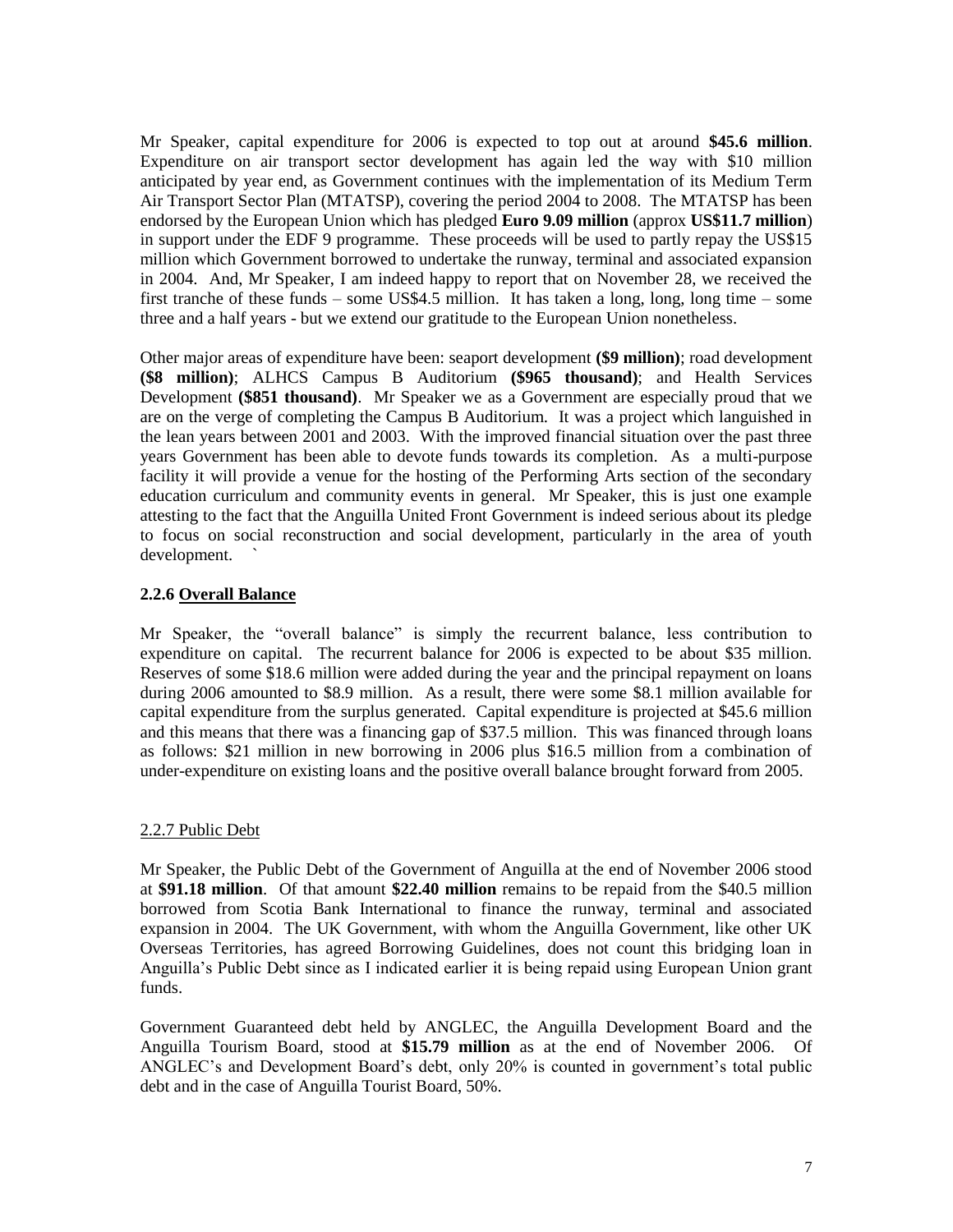Mr Speaker, using Anguilla's 2005 nominal GDP of \$354.94 million, Government's Debt to GDP ratio, excluding the Scotia Bank bridging loan is approximately **19.38 per cent**. If the guaranteed loans are included the ratio is **23.83 per cent**. This is well inside the prudential guideline established by the Eastern Caribbean Central Bank, which advises the ECCB member countries not to allow their Debt to GDP ratio to exceed 60 per cent.

Given its existing level of debt the UK Government in its recently concluded 2006 Economic Review of Anguilla concluded that the Government of Anguilla had room to borrow at least **\$20 million** in 2007.

## **2.3 Private Investment**

Mr Speaker, as you may recall on October 27 of last year Government imposed a moratorium on major new foreign tourism resort/resort residential projects the specifics of which are as follows:

a. No announcement of new foreign direct investment (FDI) tourism projects for a period of 20 months from November 1, 2005 – i.e., until July 1, 2007.

b. No sale or pre-sale of real estate components associated with new FDI tourism projects for a period of 20 months from November 1, 2005 – i.e., until July 1, 2007.

c. No construction associated with new FDI tourism projects for a period of 30 months from November 1, 2005 – i.e., until May 1, 2008.

Mr Speaker, as I indicated in the 2006 Budget Address, there were two primary reasons behind Government's decision to impose the moratorium:

- i. to carefully manage the development of the economy to achieve long-term sustainability and to prevent over-development;
- ii. to provide local Anguillian investors the time and space to undertake developments themselves.

Mr Speaker, despite the scepticism which followed the announcement I can state that no new major FDI tourism projects have started since the imposition of the Moratorium last year. At the present time the only new major FDI tourism projects that are underway are the St. Regis-Temenos project at Merrwying and the Viceroy project at Barnes Bay. Both projects were underway before the imposition of the moratorium. Government has allowed the resale of two existing properties – Frangipani and La Sirena.

Mr Speaker, Anguillians have responded to the favourable market circumstances and are attempting to get projects going. The Gumbs family of Rendezvous Bay Resort have been in discussion with Government for sometime now about an expanded project. Government will shortly reach agreement with them on their project. Such a project will set the example for other Anguillians. We will be setting the bar quite high in terms of best practice.

Other local projects which are underway, somewhat below the radar, include the Royale Caribbean project being spear-headed by Mr Quincy Gumbs and family and the Sheraton Estate Villas being undertaken at Maunday's Bay by Mr Sheridan Hodge. Given the importance which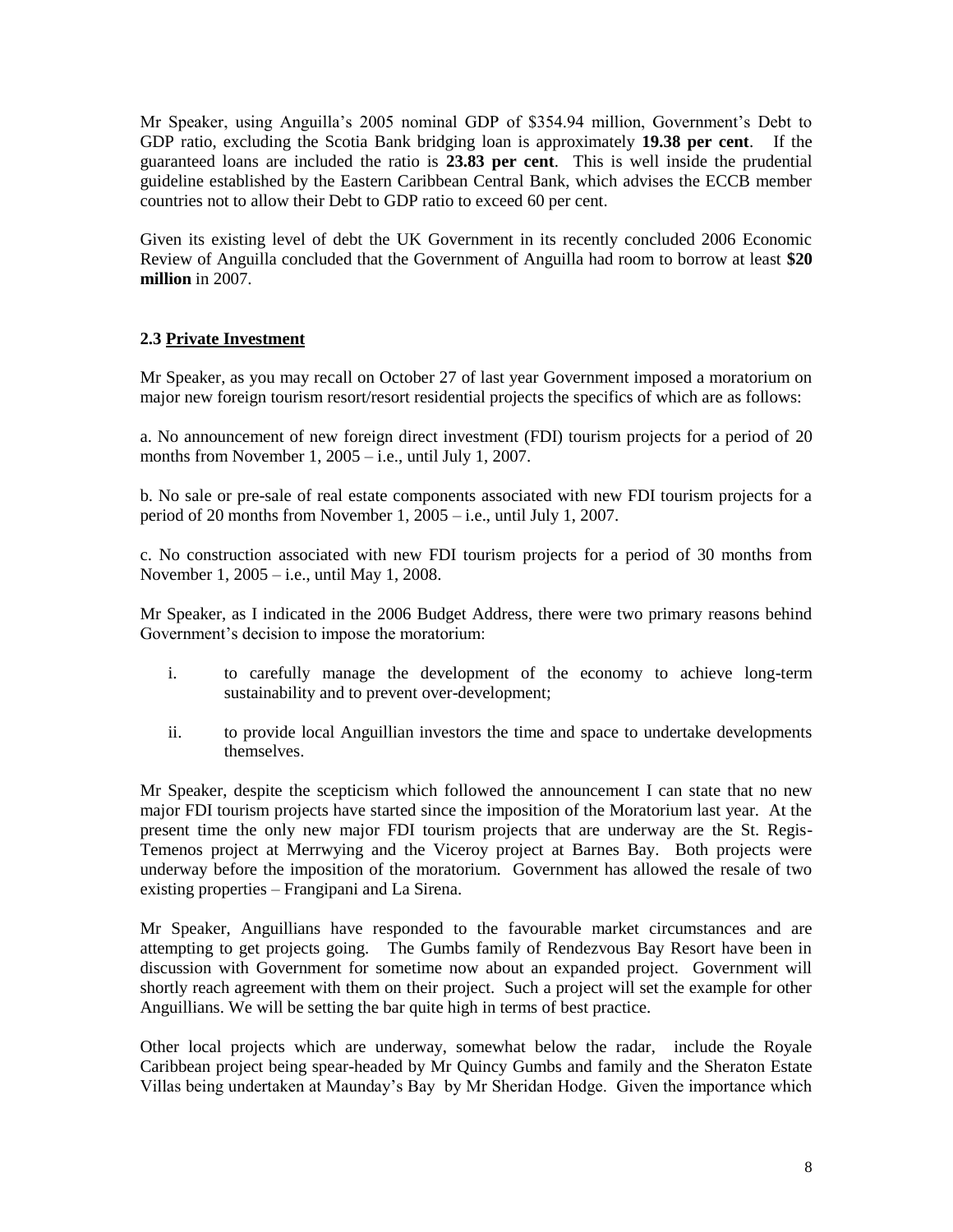this Government places on ownership and empowerment of Anguillians in the tourism industry it is vital that such local projects succeed.

Finally, Mr Speaker, the Moratorium serves as a tool of macroeconomic management. The United States Government through the Federal Reserve system has at its disposal monetary instruments with which it can accelerate or decelerate the economy, as required. In Anguilla with its less developed monetary system, we have to resort to more direct tools in this case to slow down the economy. Annual inflation of 13.1% is not acceptable even if some of the causes are beyond our control. We must take this into consideration when applying the means at our disposal to ensure that growth is sustainable or in the words I used last year, is not "immiserating". For these reasons Mr Speaker, Government is giving serious consideration to extending the Moratorium.

## **2.4 Social Security**

Mr Speaker I now switch focus to an institution which plays a tremendous role in Anguilla, but which perhaps does not get as much mention as it should in the annual budget presentation. I am referring to the Social Security Board. Mr Speaker, as we move into 2007 the Social Security Board will be celebrating its  $25<sup>th</sup>$  year of operations. This is indeed an important milestone. Mr Speaker, the Actuarial Review of its performance for 2005 and 2006 was recently submitted. The latest monthly financial reports indicate that the consolidated reserves of the Social Security Fund stand at **\$154 million**. Furthermore, given the growth that Anguilla is currently experiencing the reserves should reach \$200 million in 2008.

Mr. Speaker, these funds are to meet the System's future liabilities - the retirement benefits of the working people of Anguilla. To ensure that those benefits remain relevant and retain their purchasing power, the Actuary has recommended, and Government has agreed that as of January 1st 2007 all pensions in payment be increased by 10%, and the ceiling on which contributions are paid be increased to \$6,000 per month, with a further increase to \$7,000 per month in 2008. The accumulation of reserve funds strengthens Anguilla's Social Security System and augurs well for its sustained ability to pay promised benefits to the individuals who contribute to it. But these funds also make the Social Security Board the island's largest institutional investor with a need to invest them strategically based on sound diversification principles until such time as they are required to pay benefits.

Mr. Speaker, the Social Security Board is therefore both a guardian and mobilizer of national savings and has the potential to have a huge impact on Anguilla's development going forward. But in order to do so we have to put the necessary mechanisms and structures in place; we have to provide the architecture, the superstructure **to build on our successes** with the Social Security system. One such mechanism is an investment and development company, as a subsidiary of the Social Security Board. This would allow the Board to invest in social development infrastructure, housing, economically targeted investments (ETI's) and other areas of need while providing acceptable rates of return on such investments. This idea has been mooted before. We intend to advance it from concept to reality during 2007.

Mr Speaker, overall, the Social Security Board and Fund is in great shape. This is thanks to the great job that the Director, Mr Timothy Hodge, and his staff have been doing, ably directed by the various Boards of Directors over the years. As the Board goes into 2007 I believe the slogan which has been chosen for its  $25<sup>th</sup>$  Anniversary Celebrations says it all, and I quote, "Social Security: 25 Years of Achievement, A Lifetime Commitment". Social Security is indeed one of those institutions which is providing the architecture of our future.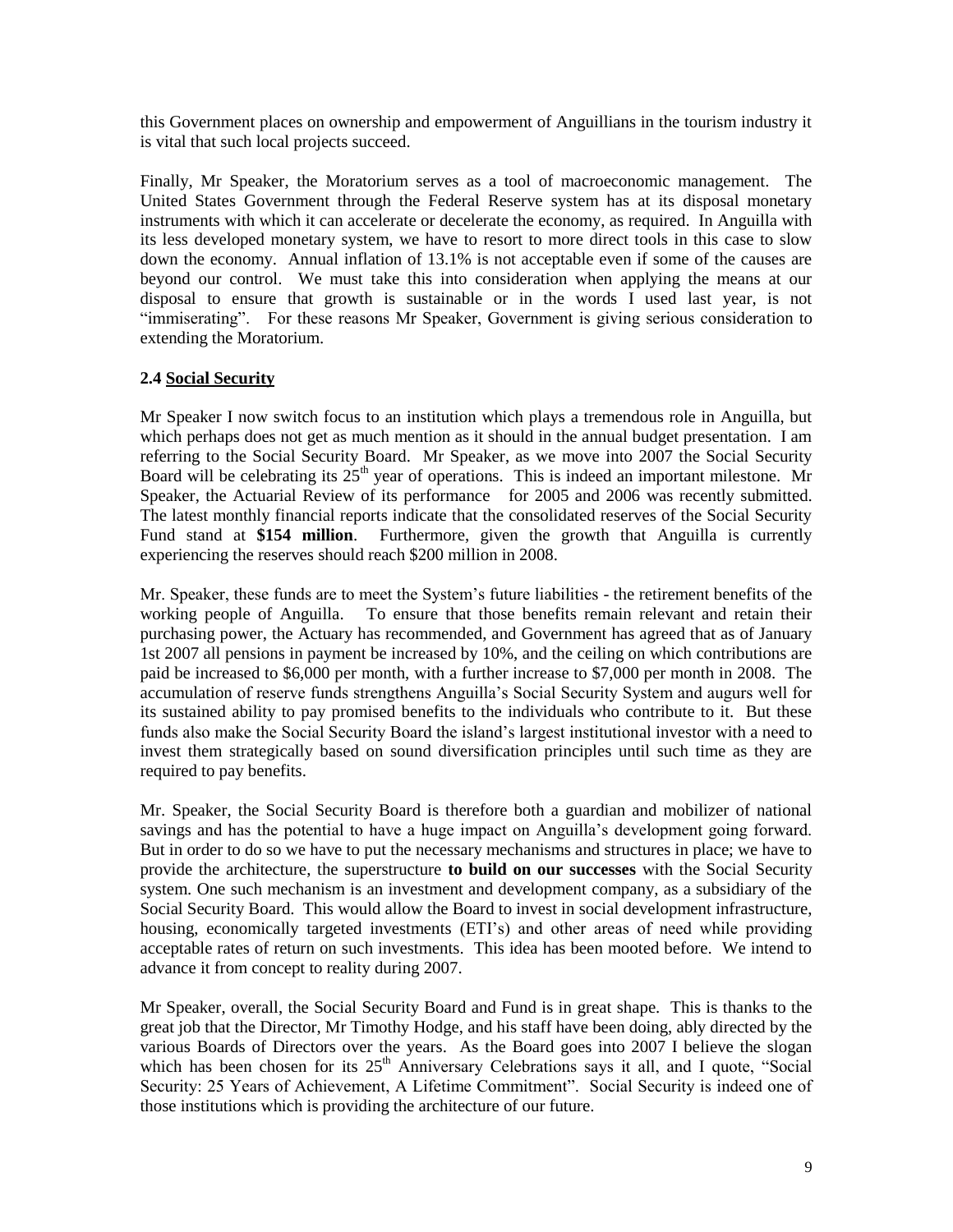## **2.5 Overall Outlook**

So, Mr Speaker, we need to monitor inflation. With high commodity prices being imported we are required to slow down the economy to contain the inflationary pressures. This can be done by further extending the moratorium on major new FDI tourism projects and carefully staggering the implementation of the local projects. Above all else we must be cognisant that the seeds of the future are being sown now and we have to take decisions which are in the best long-term interests, irrespective of the fact that they might not sit well with certain interest groups.

That, Mr Speaker, completes my review of the economic and fiscal situation in Anguilla in 2006.

## **3. PROGRESS WITH IMPLEMENTATION OF ECONOMIC, FISCAL AND OTHER STRATEGIC POLICY OBJECTIVES FOR 2005 – 2010**

#### **3.1 PROGRESS OF ECONOMIC POLICY OBJECTIVES**

Mr. Speaker, the overall strategy guiding the Government's development thrust simply stated in my 2005 Budget Address is to:

## **"increase investments in the social sector, while maintaining robust economic growth and transformation".**

Economic growth since 2004 not only has been robust, it has threatened to deteriorate into uncontrolled growth, fuelled by massive foreign direct investment in luxury tourism. Uncontrolled growth would spell the end of the strategy of **low volume, high value** luxury tourism. It would greatly multiply our social development challenges and cause resources to be redirected from social re-construction to satisfy the infrastructure requirements of the foreign tourism investment "gold rush" fuelling the growth.

Mr. Speaker, this would shut out Anguillian investors from investing in the luxury tourism sector, defeating a pivotal objective of the Government to encourage and facilitate substantially increased Anguillian investment in the sector. Foreign investors would acquire the coastal and other lands having the highest tourism potential, effectively surrounding Anguillians in the interior of the Island. It would cause inflation, additional to that generated by increases in import prices. Inevitably the social challenges would balloon, and social conflict, dislocation and crime would multiply.

Key economic policy responses considered to stem this dangerous trend towards runaway growth and increased inflation, with ensuing social costs, include:

- 1) the investment moratorium referred to earlier;
- 2) gradual implementation of large projects approved since 2004 over extended periods from 10 years and upwards;
- 3) discouragement of large foreign tourism direct investment proposals for new sites;
- 4) preferential consideration of projects by Anguillian investors going forward over projects by foreign investors;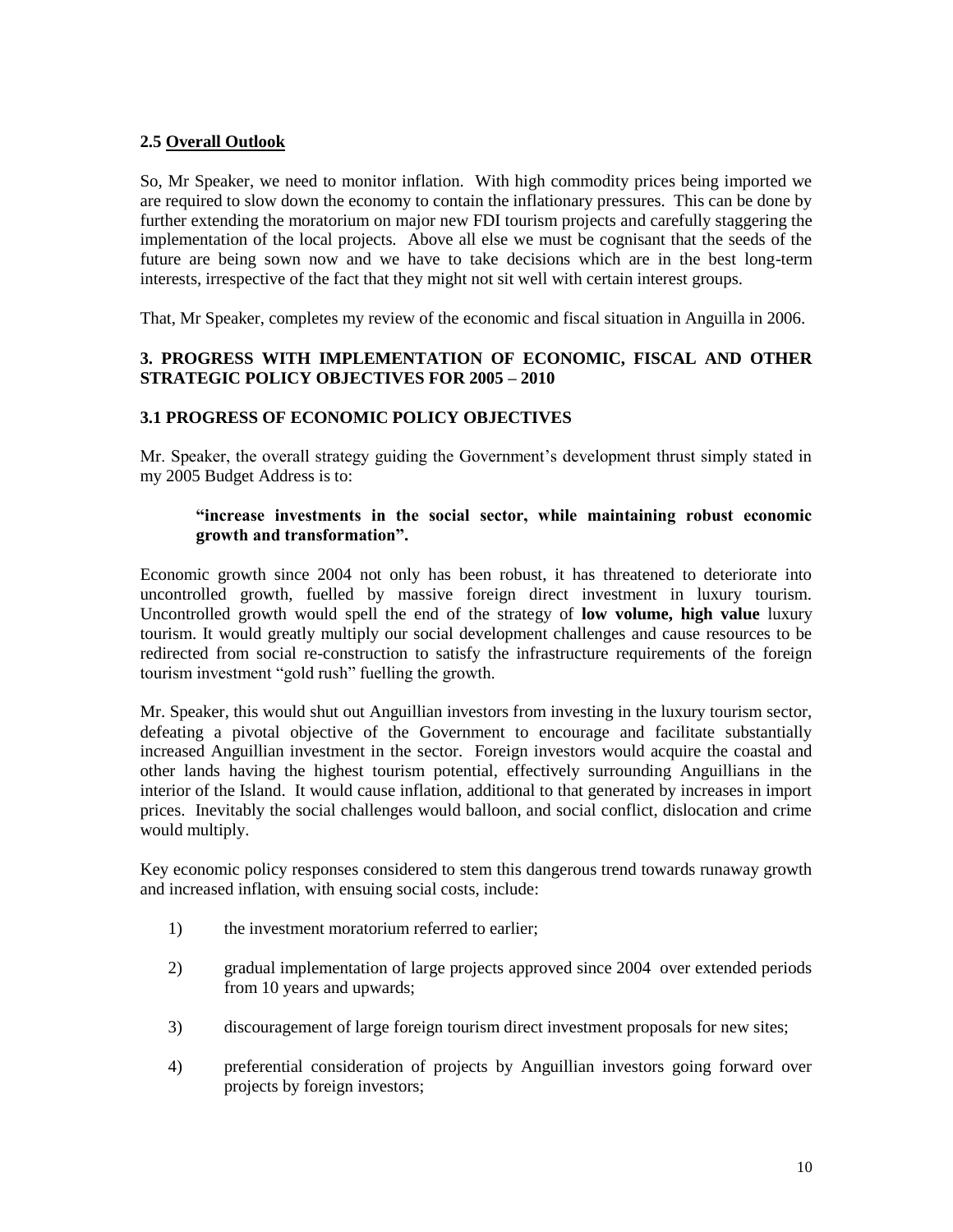- 5) facilitation as a priority of proposals for the redevelopment of defunct and underperforming hotel projects;
- 6) restriction on the number of alien landholding licenses issued for stand alone villas and small villa projects for rent and for vacation and retirement homes;
- 7) expansion of the Labour Department's role and the Ministry of Labour's in regulating and managing the labour shortage;
- 8) research on the labour needs of the economy over the medium term, and making appropriate recommendations;
- 9) careful scrutiny, by following established due diligence procedures, of investors in luxury tourism and vacation residential real estate, hotel operators and hotel brands to ensure that the principals, their strategic partners and their proposals are consistent with the applicable Government policies and laws and to avoid developers whose business models, strategies and philosophies are inconsistent with the aspirations, policies, laws and regulations of the Government and people of Anguilla; and
- 10) development of an investment policy statement and drafting of legislation and regulations to give effect to the policy statement.

Mr. Speaker progress on our economic policy objectives has been mixed. Government's has targeted for 2005-2010 an average annual growth rate of 10%. In 2004 GDP growth was 16.4% and in 2005 10.9%. The reduction in the growth rate in 2005 is a positive sign. However, the economy in 2006 has experienced severe labour shortages, necessitating an unprecedented increase in the number of work permits issued. Reluctantly, Government has permitted the Temenos-St. Regis and the Viceroy projects to set up labour camps of imported construction workers to assist them in addressing their current labour needs. The rest of the construction sector and the economy in general also face severe shortages and have little recourse but to seek workers from overseas.

Temenos-St. Regis and Viceroy will require a large increase in the tourism workforce to service them. Where will these employees come from? Inevitably, labour will have to be imported to fill a significant number of the jobs that will be created. The natural increase in the Anguillian labour force cannot supply all of the personnel required to operate these two large properties. At the same time, the construction sector will continue to experience growth as other projects already approved are built.

It appears, Mr. Speaker, that the volume of investment already approved over the next five years is more than we can comfortably absorb. As a result, most of the benefit of the excess expansion in the economy would additionally flow abroad to foreign capital and labour. The social costs of this excess expansion would be significant and would be borne by the Anguillian society. Additional new investment could potentially worsen the situation, unless appropriate policies are employed to strike a balance between tourism, construction and the other sectors.

The question facing the Government, in light of this scenario, is whether an average growth rate lower than 10% should be targeted. The Ministry of FEDICT will continue to assess this issue and report on it during 2007.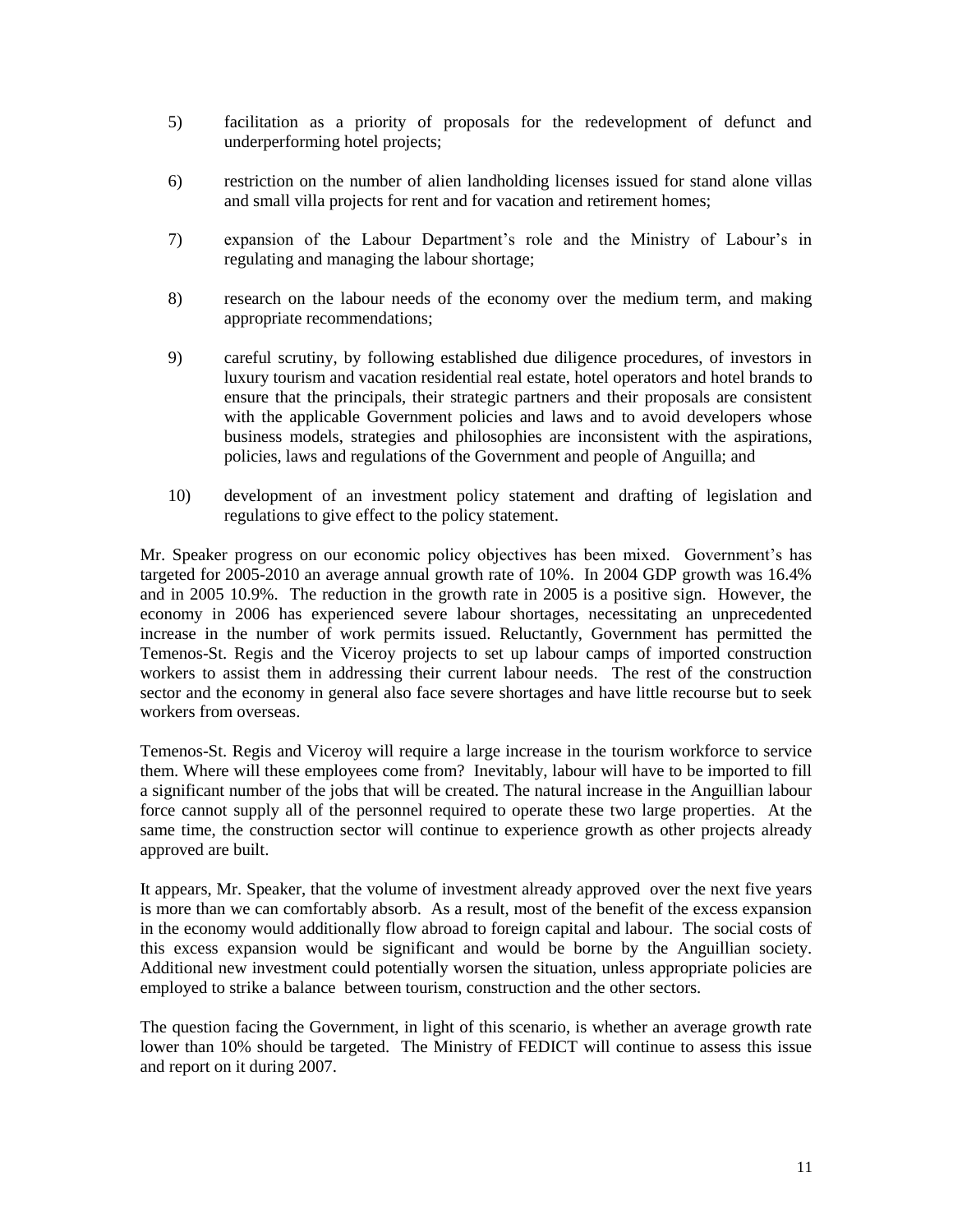The reduction of the average growth rate to a more manageable level would also allow us to slow down the rising rate of inflation that has appeared in the past two years, especially in 2006. It would help us to avoid an oversupply of Anguillian luxury vacation residential real estate products. It would also reduce employment pressures, slow down the rate of increase in the importation of labour, improve the implementation of immigration policy and enable more resources to be allocated to the improvement of the social sector.

## **3.2 FISCAL POLICY OBJECTIVES**

Mr. Speaker, this Government has made exceptional progress in 2006 in pursuit of its fiscal policy objectives for 2005 – 2010. I am extremely pleased to report that:

- Recurrent revenue will substantially exceed the Estimates as it did in 2005;
- A large Recurrent Surplus is again projected for 2006 some \$35- million;
- The contribution from Recurrent Surplus to Capital Expenditure in 2006 is well over the target of 20 %;
- Government Reserves stand at \$34.7 million, achieving the minimum target of 90 days of Recurrent Expenditure two years ahead of plan;
- Government's fiscal management is steadily improving with the development of the Inland Revenue Department and strengthening of the Ministry of FEDICT and the Treasury Department;
- Financial programming has been improved especially with the appointment of a Debt Officer and implementation of the debt management system and with the appointment of a Budget Officer and the move towards Programme Budgeting with the 2007 Budget.

Mr. Speaker we will build on our success in advancing our fiscal objectives in the period 2002 to 2006. We will further strengthen the increasing fiscal sustainability, self-reliance and autonomy of the Government in 2007 by:

- 1) continuing to aggressively implement existing revenue measures and maximizing the collection of revenues;
- 2) enacting the enabling legislation to give effect to the new tax measures incorporated in the various Memoranda of Agreement between the Government and developers;
- 3) amending the legislation to extend the Tourism Marketing and Development Levy to the tourism allied services and the broad spectrum of businesses that directly benefit from tourism;
- 4) completing the planning for a Property Tax Reform Project to be approved in 2007 for implementation in 2008;
- 5) increasing fiscal reserves to at least \$40.0 million in 2007;
- 6) enacting legislation to enable the Anguilla Government to raise treasury bills and bonds on the ECSE and other markets;
- 7) implementing a National Health Insurance Fund and Social Development Fund;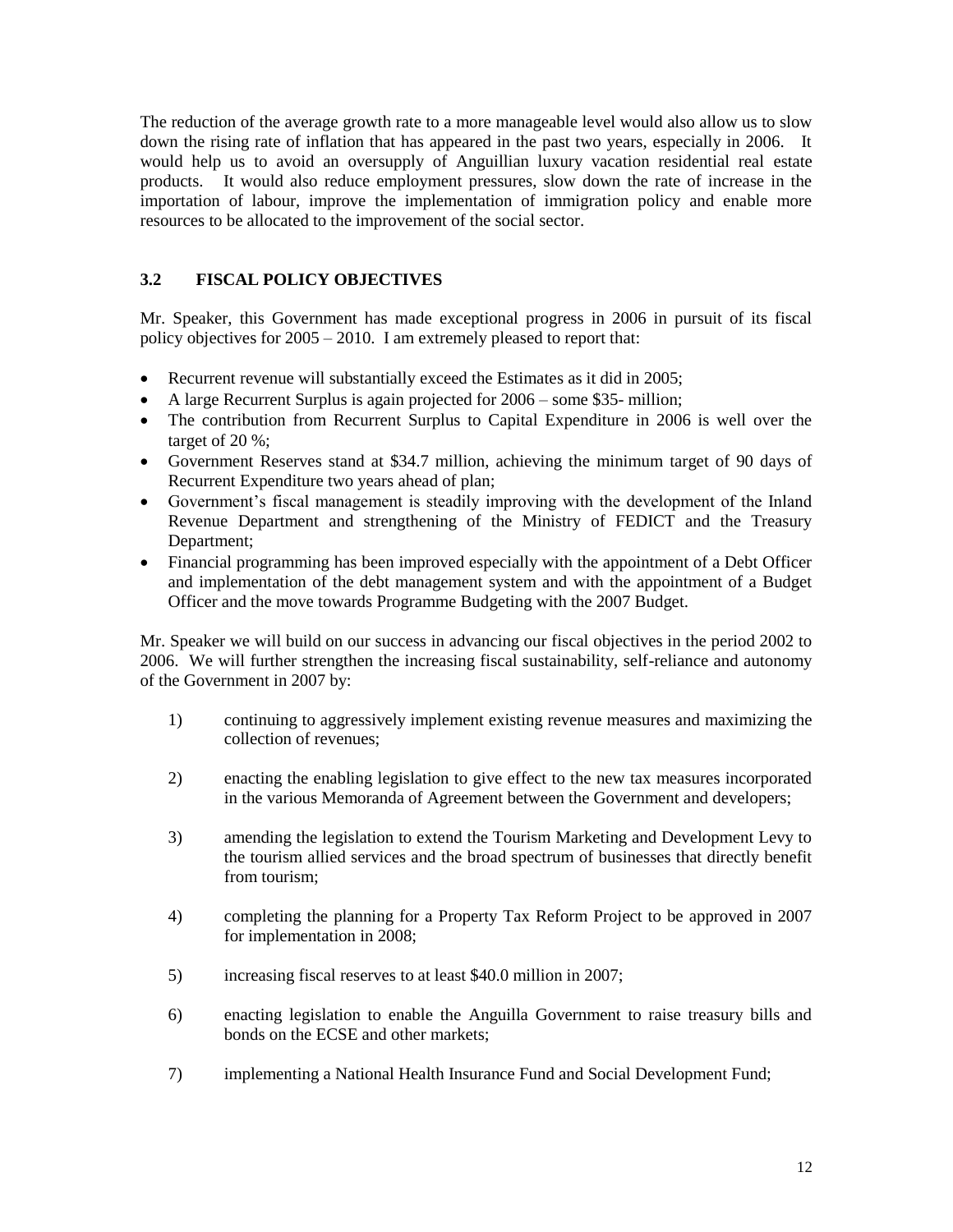- 8) implementing a Disaster Emergency Reserve Fund;
- 9) implementing the provisions of the Insurance Act on to posting deposits with the Government;
- 10) developing the policy on taxation to mitigate the impacts of major projects and preparing the enabling legislation; and
- 11) preparing and implementing a new three year fiscal plan 2007-2010 for stable and sustainable fiscal expansion to replace the stabilization plan of 2002-2004.

## **3.3 DIVERSIFICATION AND BALANCED GROWTH**

Economists, Mr. Speaker, characterize the Anguillian economy with its dominant tourism sector as a one sector model. In **"building on our successes"** we must commit in 2007 and over the long term to reducing our dependence on tourism. Mr. Speaker, ample opportunities exist to diversify within tourism itself and at the same time foster the growth of commerce and support cultural and social development. The Anguilla Tennis Academy, the Anguilla Football Association and the Anguilla Basketball Association have projects for major sports facilities straddling sports tourism and sports in the Anguillian community especially among youth. The Anguilla Sailing Association also shows promise in the area of sports and tourism. All of these are and will continue to be supported by the Government.

Unique ventures have been conceived by enterprising individuals including the Anguilla Music Production and Publishing project in alliance with Kamique Villas, the Shoal Bay (Villa and astronomical) Observatory, the St. James School of Medicine (offshore medical school), and the Almenara Project at the Searocks combining luxury villas and an integrative healing centre for cancer survivors.

The financial services sector has begun to take off. Government is committed to significantly increasing its allocation for the marketing and promotion of the financial services sector. It requires that a satisfactory mechanism, is put in place. Government will decide on the mechanism to achieve significant and sustained growth as a result of collaboration between the Financial Services Association (AFSA), the Ministry of FEDICT, the Financial Services Commission and the Companies Registry.

Opportunities have also increased in the other sectors of the economy and the Government will continue its policy as far as possible of reserving opportunities in these sectors principally for investment by Anguillians. The Anguilla Development Board (ADB) has received a significant injection of loanable funds from the Caribbean Development Bank to support small and medium scale ventures among other projects. Government will continue in 2007 to strengthen the ADB and to undertake the necessary reforms to convert it into a full fledged development bank. The commercial banks will also be encouraged to increase funding support for innovative ventures.

## **3.4 ECONOMIC EMPOWERMENT**

Mr. Speaker, the awareness of the Anguillian community, has been significantly raised recently to the centrality of Anguillians becoming more economically empowered in their own country. I wish to remind us all, that the economic, social, political and cultural empowerment, in short the total empowerment of the people of Anguilla, is the historic mandate of the Anguilla Revolution. In the face of the massive inflow of direct foreign investment that we are witnessing at this time,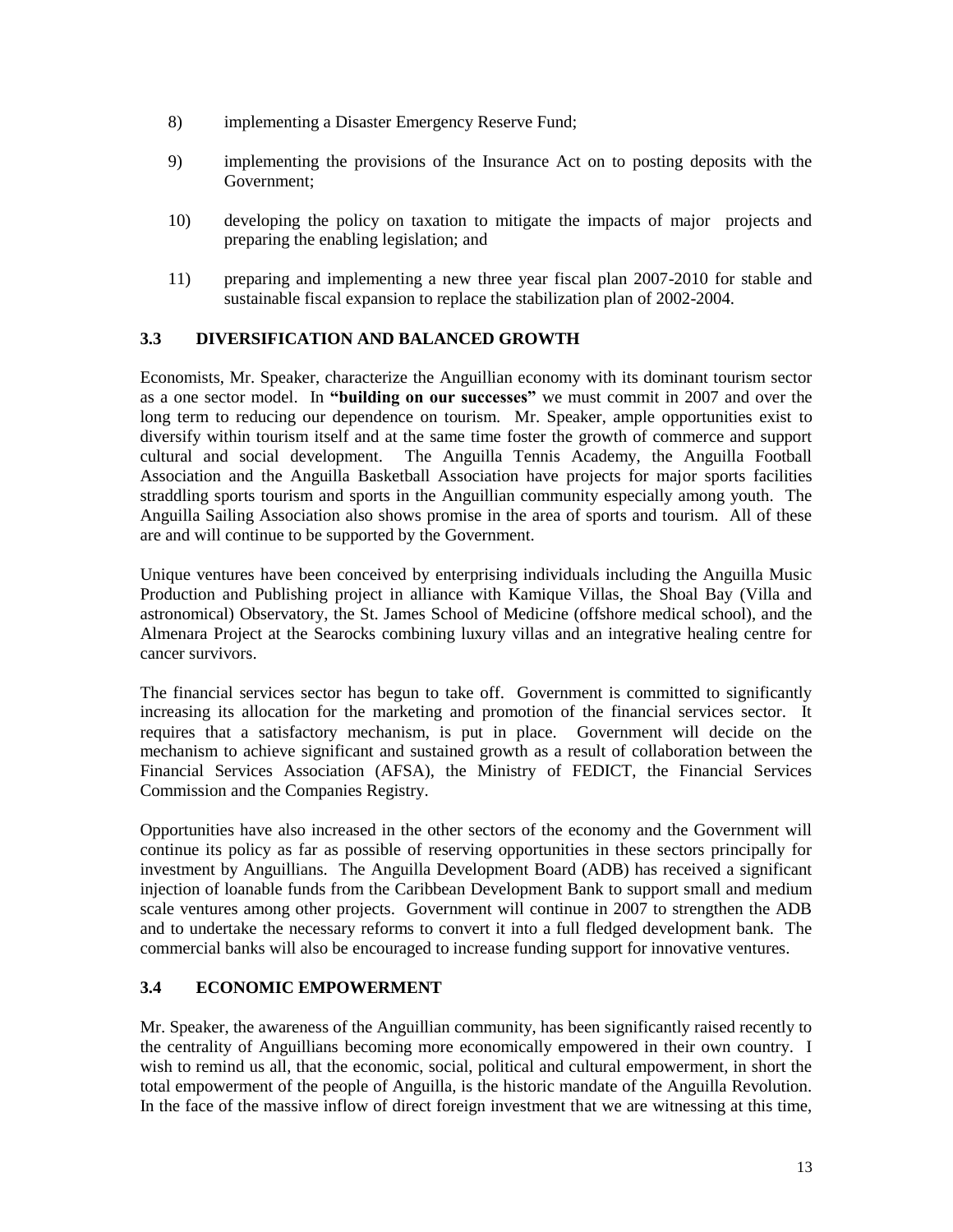it should not be surprising that we should be constantly reminded that the ultimate goal of human development is to empower our people. This United Front Government remains true to the Revolution e-mpowerment mandate. The people will decide whether or not we would have lived up to this mandate, in the process of bringing a renewed period of economic growth to our beloved country. Economic empowerment should be seen as a universal theme of our development process.

Anguillian governments over the years have advanced the cause of the economic empowerment of Anguillians. Empowerment as it relates to the sale of Cap Juluca is essentially no different from the sale of the Bank of America Branch in 1985 that resulted in Anguillians purchasing the branch and growing it into the National Bank of Anguilla we know today. It is no different from the Government's facilitation of the founders of the Caribbean Commercial Bank in establishing that venerable Anguillian banking institution, when the Caribbean Mortgage Bank collapsed in 1976 leaving its branch in Anguilla stranded creating a vacuum in the budding Anguillian banking market, filled by the CCB. Enterprising Anguillians have created Anguilla National Tourism Investment Limited (ANTIL) on behalf of Anguillians and have agreed with a senior joint venture partner, to seek to acquire Cap Juluca with a 34% ownership for Anguillians through ANTIL. I must also make reference Mr Speaker to the Anguilla National Development Company (ANDCO) comprising some 45 Anguillian shareholders mainly living abroad who came together in 1989 to acquire the property at Shaol Bay on which Shoal Bay Villas is located. This is another example not well known of the enterprising spirit of our people, which Government must encourage and support.

Mr. Speaker in 2003 this Government resisted pressure from the Eastern Caribbean Securities Exchange (ECSE) to open up the Government's sale of its ANGLEC shares to unrestricted purchase by nationals of the OECS and instead limited purchases by OECS nationals to 10%. This was motivated by our commitment to ensuring ownership by Anguillians of critical and strategic industries.

Mr. Speaker, in 2005 the Government reached agreement with the KOR Group and its strategic partners in the Savannah Bay Development Project for not less than 20% of the shares in the venture to be made available to Anguillian investors. Furthermore, Mr. Speaker, the KOR Group agreed that Anguillians would have the first opportunity to purchase the Sile Bay Hotel section of the project after ten years.

The people of Anguilla directly and through their institutions possess the wherewithal to purchase significant ownership stakes in some of the luxury tourism ventures, which are expected be quite profitable as real estate ventures. The growth we are now experiencing will put our people in even stronger positions to acquire part ownership without starving those other projects earmarked for 100% or majority investment by Anguillians of domestic investment capital.

## **3.5 SOCIAL DEVELOPMENT**

Economic development is inseparable from social development. As stated at the beginning of the section, our commitment in part is to "**increase investments in the social sector"**. The impacts on society of the economic growth now in full swing will be enormous and greatly increased resources will be required to combat the negative impacts.

Major social policy responses in health going forward include: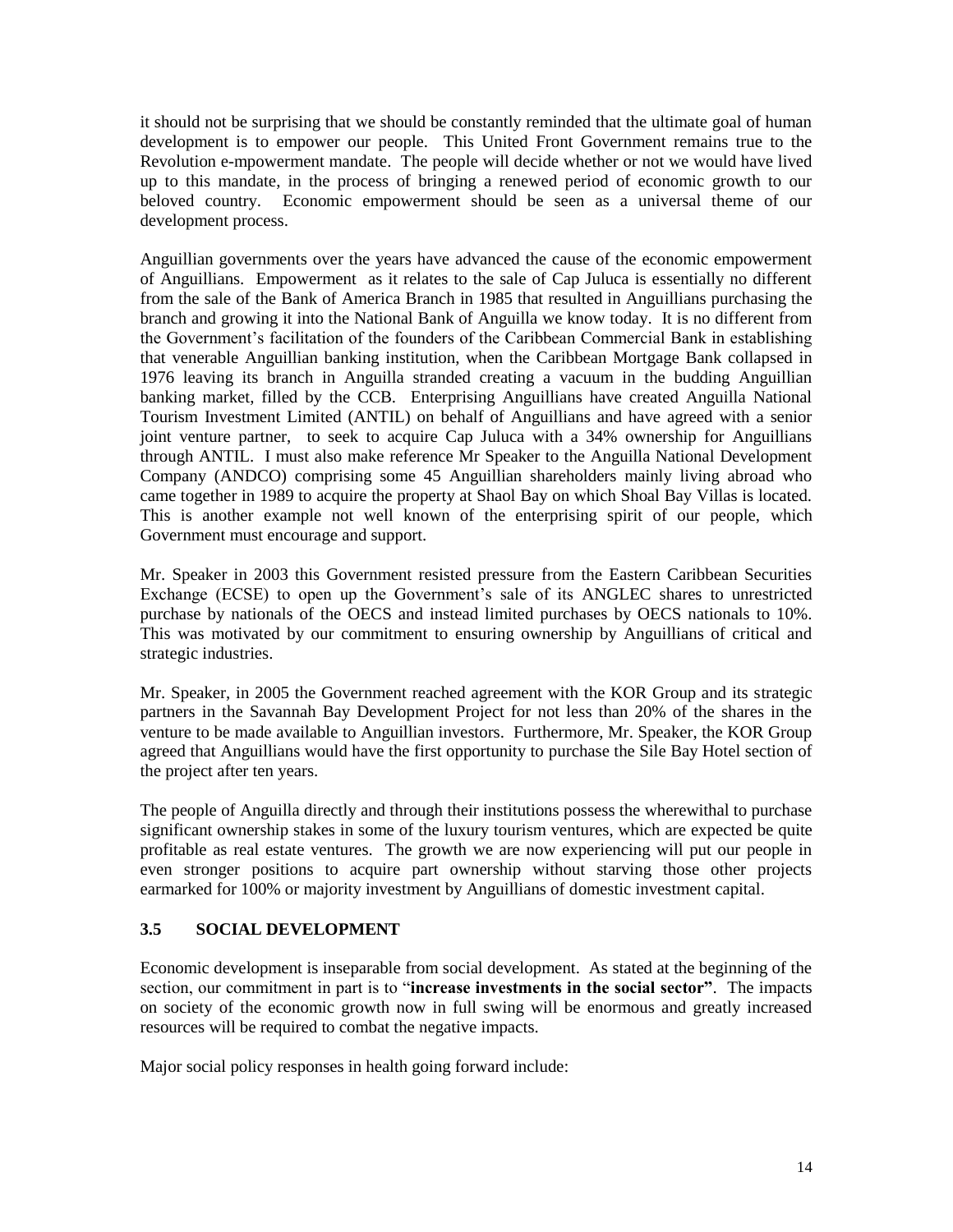- 1) continuation of the programme of institutional strengthening and quality improvement of the Health Authority of Anguilla;
- 2) continuation of the institutional strengthening of the Ministry of Health in policy development, regulation and monitoring of the health care system;
- 3) expanding the HIV/AIDS education, prevention and intervention programmes;
- 4) establishment of the National Health Fund to create universal access to health care; and
- 5) improving and expanding facilities and programmes to achieve effective coverage of the mentally ill.

Priorities in Education include:

- 1) establish of the Community College already started in 2006;
- 2) expansion of individual financial assistance for tertiary education and training through the Government's Training Vote;
- 3) improvement of the learning environments in the primary and secondary schools through major enhancements to the physical facilities including refurbishment of existing facilities, a major addition to West End School and development of new school premises for the Island Harbour Primary and the Albena Lake-Hodge Comprehensive School and replacement of the Education Department's offices; and
- 4) ongoing strengthening of the management and administration of the school system.

The area of social and community services, youth, sports and culture has been least provisioned with resources over the years. In partnership with the private sector and civil society, major strides are beginning to take shape in the area of sports development. Much more needs to be done and more resources need to be allocated to sporting development to make a difference among all of our youth. Government is fully committed and this is reflected in the 2007 budget.

The Ministry of Social Development was expanded significantly in the past two years in the area of social and community services with the establishment of the Department of Youth, Sports and Culture and the Probation Department. It has now been disaggregated into two separate departments to improve efficiency. However, these agencies have yet to make an impact on the social development challenges. Government will ensure that there is inspired and visionary leadership in these departments and at the Ministry of Social Development and that they are on the front line of the battle against social dislocation and decay, delinquency, crime and violence.

Mr. Speaker, we have to shift more of our inspired, skilled and competent human resources, wherever they are found in the public service to planning, supporting and implementing the initiatives in the social sector. This does not mean that they would displace personnel in the Social Development Ministry. It means that they would be available to put their skills and capabilities at the disposal of their colleagues in that Ministry, especially in areas such as project planning and implementation. That trend has already been started with the appointment of the Comptroller of Inland Revenue, Mrs. Gecheal Richardson-Gumbs as Project Manager for the National Health Fund project.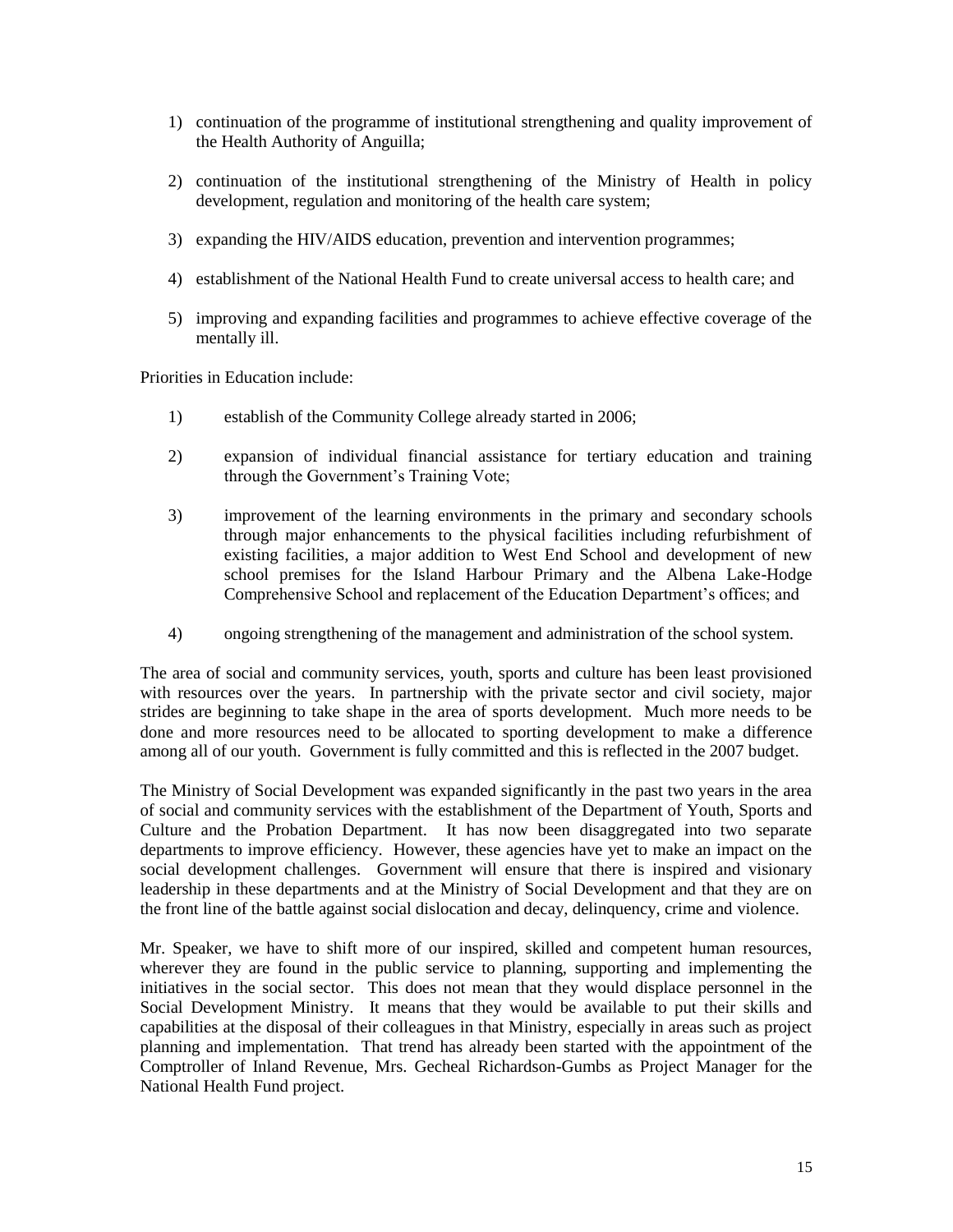A poverty assessment project has been agreed by the Caribbean Development Bank to be carried out in Anguilla and several other member countries in 2007-08. This will assist in gauging the impacts of the economic growth now being experienced.

The need for a general levy to fund major additional social development interventions in education, social and community services, youth, sports and culture is under consideration concurrently with the Health Insurance Fund project. The views of the public will be obtained on this as on the Health Fund before a final decision is taken on the direction to take.

## **3.5 LAW AND ORDER**

Law and order has been neglected as a component of the social sector. Traditionally, it has been regarded as part of the legal and security infrastructure. With the increasing significance of criminal conduct in the society and the need for increased prevention as well as investigation and prosecution of crimes, the emphasis on increased investments in the social sector must also include increased investments in the law and order apparatus of the Government, including the police, probation services, prison service and the courts with an emphasis on prevention and interdiction of crime and rehabilitation of offenders.

## **4. PROVISION OF RECURRENT EXPENDITURE 2007**

Mr Speaker, in our personal lives our expenditure is constrained by our wealth, income and ability to secure additional financing from the appropriate institutions that now exist in our country. We strive to prioritize our spending so that given our budget constraint, we can maximize satisfaction. That was a little Economics 101, Mr Speaker, and the approach of government is no different to a certain extent. The difference is that the government has a role to play in the satisfaction of all who are domiciled in Anguilla and that is a challenge that this government will not shy away from.

We have a demanding public service which has grown over the years both in numbers and productivity and though our service still has a long way to go, I can say Mr Speaker that it is on the right track. As I mentioned earlier a number of our senior civil servants have retired over the last year and I will again take this opportunity to thank them and say that our expenditure on you was well spent. We have a new generation of leadership emerging in the public service who now have the responsibility of overseeing the adherence to prudence, accountability and transparency in our expenditure as a whole and I am confident that they will be up to the challenge.

Then, we also have a sophisticated public to serve and they accept nothing less than service which is out of the top drawer. Mr Speaker, over the last few years, the government has been dedicated to improving the quality of service that is offered to the people and these improvements have a cost. However, there are no regrets because although there will be hiccups here and there, the quality of service offered since the turn of the twenty first century is leaps and bounds ahead of what was offered previously.

You see Mr Speaker, the Government of Anguilla is transforming the way we approach expenditure and revenue. Our experiences in this regard provide us with meaningful lessons which are going to serve our public officers in a manner that will be professionally and personally enhancing. We began the process of program budgeting in 2004 and at first the consensus was that progress was extremely slow. However, my senior officers associated with the project have indicated that because of the transition process involved in moving from line to program budgeting, the progress while not great is at least satisfactory. The budgeting process has become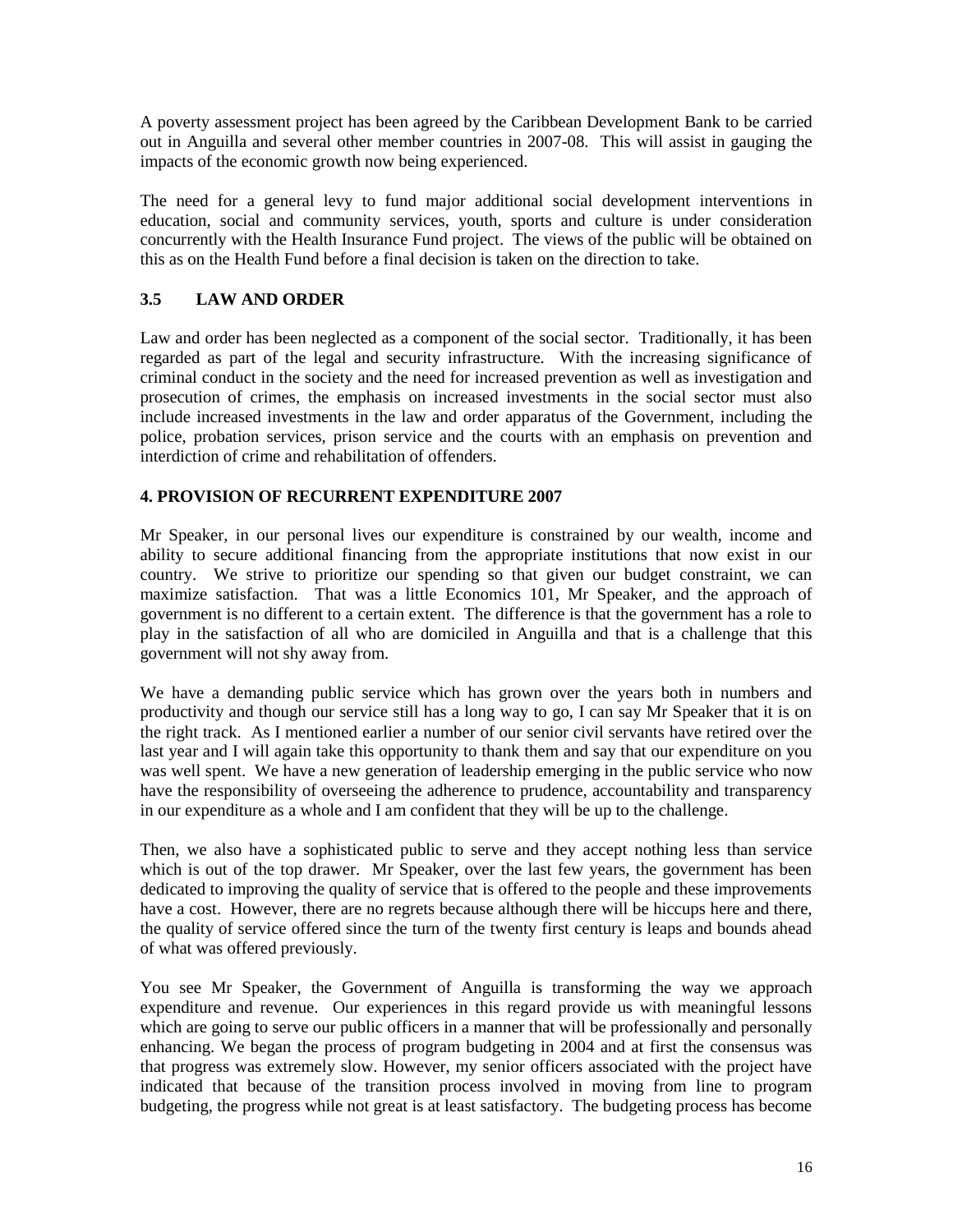more inclusive and the discussions on recurrent expenditure have changed from "The Ministry of Finance will cut us anyway" to "What can we do together to produce a balanced budget." Mr Speaker about half of our departments were able to produce business plans for fiscal year 2007 and that in itself is a significant achievement. 2007 will be a critical year in the transition process from line to program budgeting and the Project Steering Committee for the implementation of program budgeting is confident that come 2008, the transition will be complete.

However, Mr Speaker, I must touch on an issue which is on the minds of all present here today and indeed all well meaning people in this country. We are concerned with the upsurge in crime and what amounts to disrespect for the rule of law by some who reside among us. Criminal acts are dramatic and get the headlines, but be reminded Mr Speaker that the vast majority of us are law abiding citizens who must have confidence in law enforcement. I will give more details about our plans for law enforcement but for now it will suffice to say that law enforcement is one of our top priorities at this time.

I will not address every nuance of government's planned recurrent expenditure for 2007. Apart from being a small revenue source, we print Budget Estimates of Recurrent Revenue, Expenditure and Capital as a source of information for the public to take a detailed look at what our plans are for the coming year. Through this medium I will highlight the most significant areas of recurrent expenditure as planned for 2007 and encourage you to peruse the document mentioned previously to gain the full perspective on how the Government of Anguilla approaches its recurrent expenditure.

I must reiterate what I have said over the years that the Government of Anguilla does not spend frivolously. Expenditure, recurrent and capital, ultimately is geared towards enhancing the lives of the people. Bearing that in mind, we plan to spend 25.5% more in 2007 on the recurrent expenditure side of the budget than we planned in 2006 moving from **\$125.126 million** to **\$157.101 million**.

Mr Speaker as I mentioned earlier, this year saw the appointment of the Honorable Stanley Reid to the post of Deputy Governor. This is the first time that one of our own has been appointed to that distinguished position on a permanent basis. Mr Speaker, ladies and gentlemen, this does not constitute a major expenditure item as such but it does contribute to our history and is a reflection of our development as a people in this emerging nation. The establishment of the office has financial implications for the Government of Anguilla but we are confident that it will be money well spent.

I spoke briefly before about the criminal element that is present in Anguilla and I will use this forum again to reiterate that the Government of Anguilla has zero tolerance for criminal activity. We are not saying that we are creating a situation where our only intention is to lay down the heavy hand of the law. We have already looked at areas such as alternative sentencing in order to give our young men and women a chance to get back on board … a second chance so to speak.

However, the time has come for us to upgrade all aspects of the Royal Anguilla Police Force and this must be done because we are serious about zero tolerance of crime. Mr Speaker, we want to make policing an attractive career option for our young men and women with appropriate promotion opportunities and pension plans. That for the most part explains the **38% increase** in the recurrent expenditure plans of the Force moving from **\$6.305 million** in 2006 to **\$8.713 million** in 2007.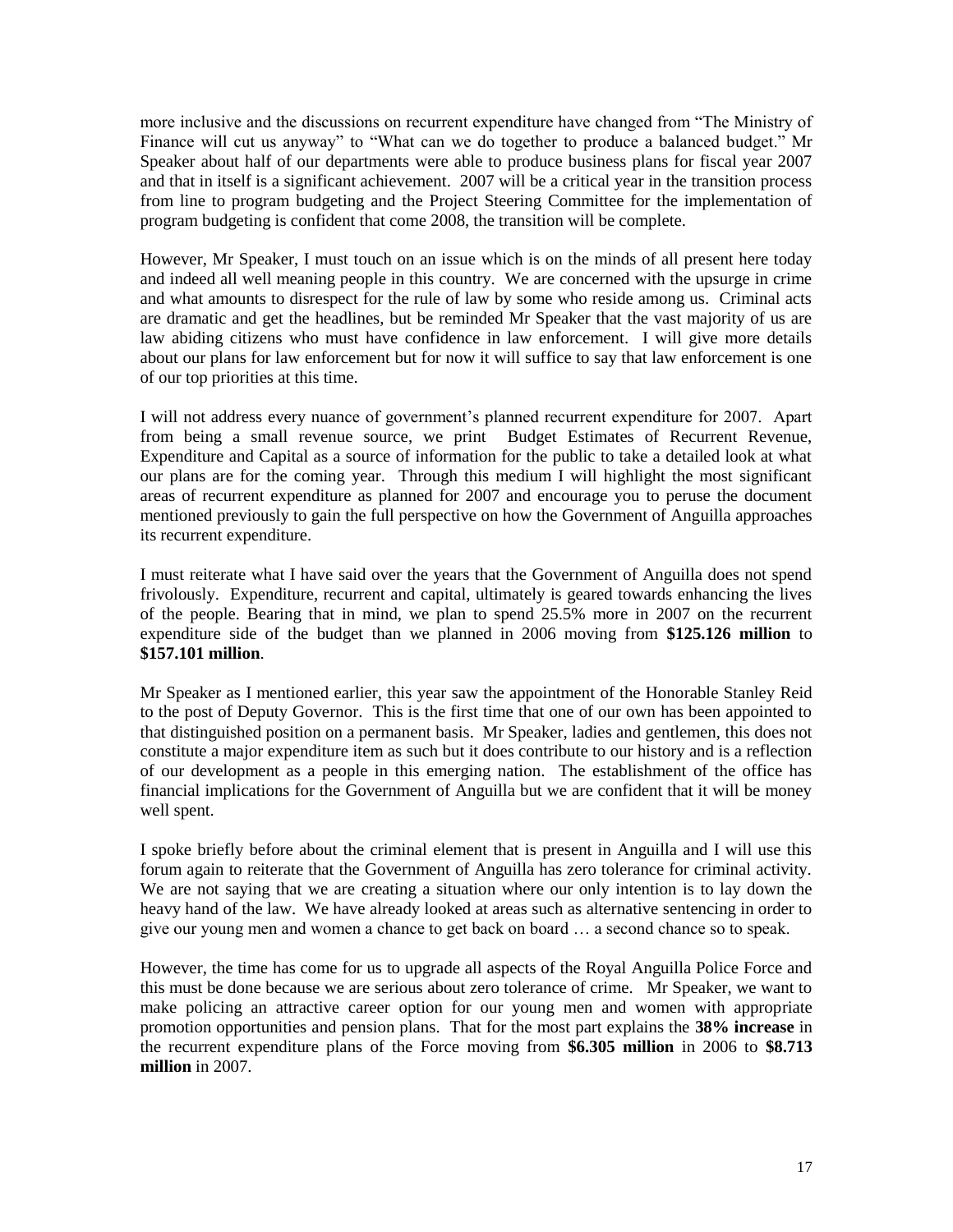Mr Speaker, I thought that those two preceding items warranted special mention and I will now proceed to look at the various ministries which are responsible for the delivery of government sponsored programs and services.

## **HE the Governor**

The increased expenditure under the Governor's Office is dominated by increases in Public Administration, Disaster Management and as discussed before Police.

Mr Speaker, we have no choice but to assist in training of our young and if the truth be told not so young people in order for them to be able to compete on a personal and professional level in the work market. Most importantly we want our people to be productive and have the ability to deliver under pressure which certain situations will demand. The Training account of Public Administration dominates the **53.3%** increase in planned expenditure moving from **\$6.377 million** in 2006 to **\$9.781 million** in 2007.

The natural disasters in our region are mainly hurricanes and it is now common knowledge that our luck ran out in 1995 when after 35 years we were hit by a major hurricane, the infamous Hurricane Luis. We cannot forget Hurricane Lenny in 1999 and the floods which that brought. We came out of those situations with flying colours is and as we improve our planning processes, we do not want to leave disaster management up to chance. Hence there is a **49%** increase in the planned recurrent expenditure moving from **\$582 thousand** in 2006 to **\$871 thousand** in 2007. In the case of disaster management, it is not so much the amount of expenditure that is earmarked for it but the importance of the outcomes that it can produce in times of need.

## **Ministry of Home Affairs**

Mr Speaker, this Ministry indicates that there is a **37%** increase in the planned allocation for Immigration moving from **\$1.850 million** in 2006 to **\$2.535 million** in 2007. Mr Speaker, the Immigration Department is important to us. We welcome many people to our shores in a variety of capacities ranging from visitors to those seeking Anguillian citizenship and we need to ensure that we have the staffing and the environment that would facilitate the provision of these services.

#### **Ministry of Finance, Economic Development, Investment, Commerce and Tourism**

Mr Speaker it is not often that either the Finance or Development sections of my Ministry will take second place to another unit within the Ministry but in this case I will lead off with Tourism. (Nominated member - Tourism will certainly not object)

The planned subvention for the Tourist Board has increased by **11.5%** moving from **\$7.856 million** in 2006 to **\$8.758** million in 2007. It is important that we keep the image of Anguilla alive and well and the intention of the Tourist Board is to leave no stone unturned and seek to build on the successful promotional efforts of the recent past and strategize for the future.

The Customs Department also has its role to play in upholding the laws of Anguilla as they pertain to the import and export of goods and the transfer of illegal substances. Mr Speaker such functions are crucial to our survival and it was decided that a **39%** increase in the planned expenditure for the Customs Department moving from **\$2.810 million** in 2006 to **\$3.912 million** in 2007 was in order.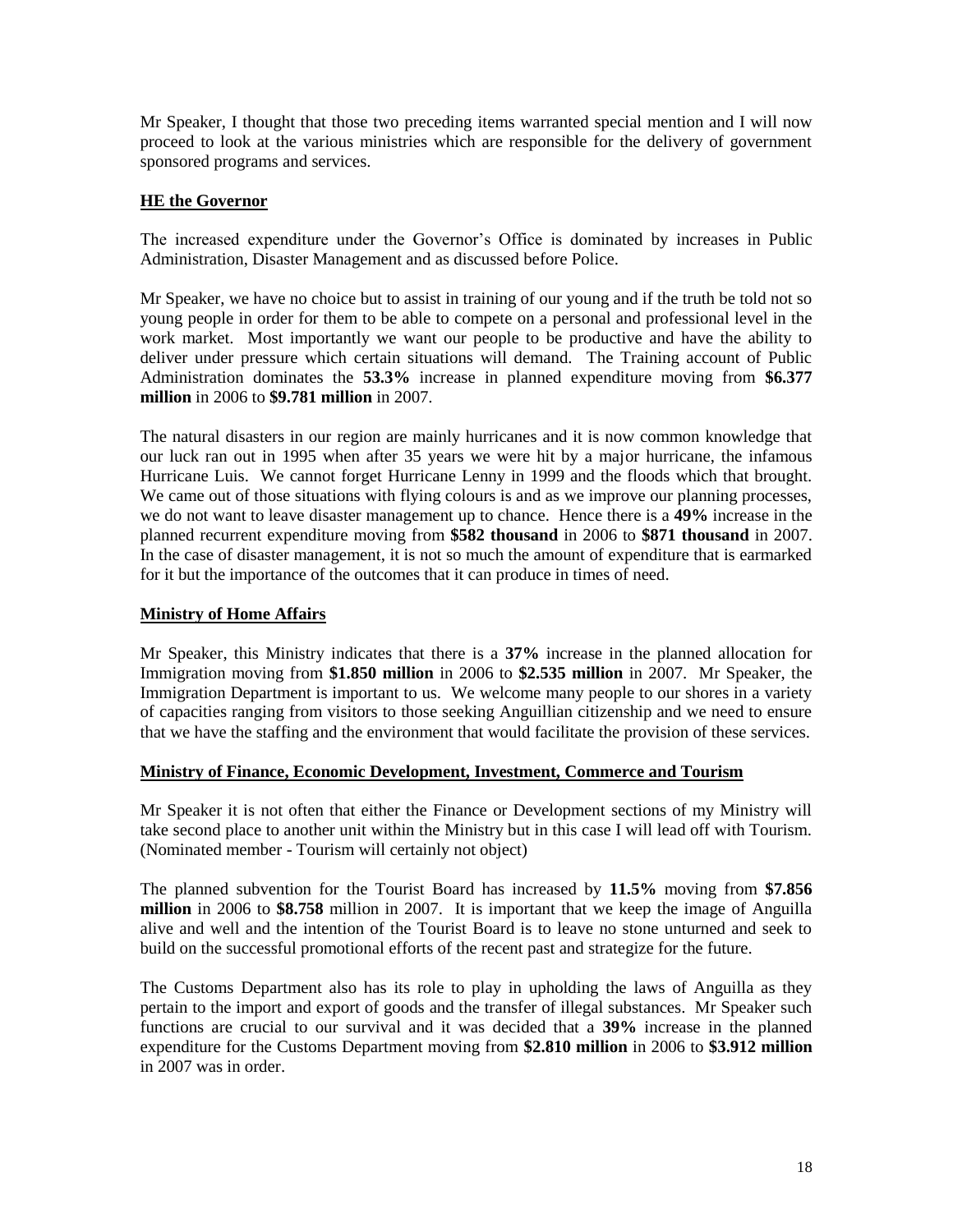The Ministry of Finance as a result of internal discussions has decided to regularize the management of national debt and remove it from the Treasury Department to the Ministry of Finance where the Debt Unit resides. This partially explains the **79%** increase in planned expenditure for the Ministry moving from **\$10.298 million** in 2006 to **\$18.443 million** in 2007.

#### **Ministry of Social Services**

Mr Speaker we are trying to move the provision of health services into the modern era both in terms of the number of services offered and the quality of service. The Health Authority which was charged with that responsibility is still in its growing stages and the government is willing to continue to fund this statutory body probably not to the extent that it would like, but still at a level which will promote growth of the institution. As result the subvention to the Health Authority has increased **12%** moving from **\$15.164 million** in 2006 to **\$17 million** in 2007.

I spoke briefly before, Mr Speaker, about alternative sentencing and the biggest strides in that direction is in probation sentencing. We recognize that the majority of first time offenders have no intention of living a life of crime but may need to be given a chance to correct their initial mistakes and head down a path of prosperity. We are trying to further advance probation sentencing by increasing the allocation to this one year old department by **142%** from **\$440 thousand** in 2006 to **\$1.066 million** in 2007.

#### **Ministry of Infrastructure**

The Department of Information, Technology, and E-government Services (DITES) is moving from the Ministry of Finance to the Ministry of Infrastructure. I wish the Ministry good luck in coming up with another acronym to replace MICUHAF now that DITES is a part of the Ministry. The Ministry of Finance wishes DITES all the success in the world and though it is somewhat saddening to lose one of the units which originated with us, DITES is going to the right place.

Mr Speaker, the budget Section of my Ministry wishes me to convey through this medium its sincere appreciation for the approach and the tone which the recurrent expenditure side of the budget now experiences in the budget preparation process. It augurs well for the future.

## **5. PROVISION OF RECURRENT REVENUE IN 2007**

Mr Speaker, the revenue budgeted for 2007 is \$174 million. This is 25% more than the revenue budgeted for 2006. The revenue budget is cast against realistic projections in revenue with some revisions in tax rates including one reduction and some small increases in a few of the revenue subheads.

Mr Speaker in my 2005 Budget Address I noted the strong performance in Customs Duties Other and predicted that it would continue in 2006. I am happy to report that this was the case and many of the budgetary projections were surpassed by the end of November 2006. The 2007 Budget continues to reflect this strong performance of Import Duties Other. This is expected to continue as a result of the rapid economic growth we are experiencing with the increase in foreign and domestic direct investment. The major hotel projects are fuelling the economy, resulting in local investment in services, trade and commerce as well as private home construction further contributing to the robust performance of Customs duty.

Property Tax will be reformed in 2007 and new rates will be in place for the 2008 Budget. The Resort Residential Asset Levy (RRAL) will also be in place for 2008, when the Temenos St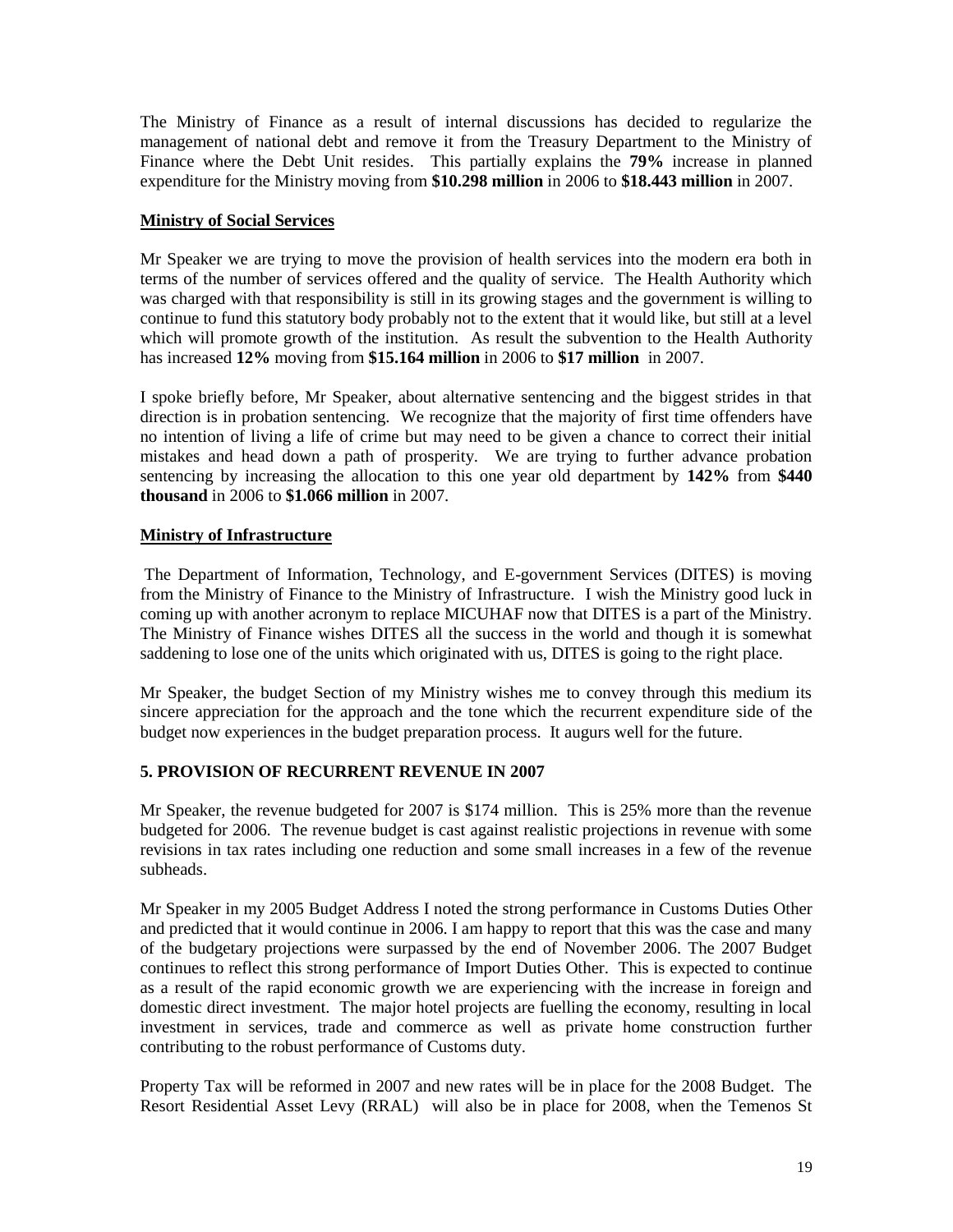Regis Hotel and residences will open , construction of which is slated to be completed at the end of 2007. Mr Speaker, this is will be an example of Government adapting to the new dispensation as regards the development of tourism projects and ensuring that Anguilla can compete in this new environment.

Based on known and anticipated projects, we have increased the estimate on Stamp Duties from \$20 million in 2006 to \$30 million for 2007. It should be noted that Stamp Duties has yielded over \$40 million thus far for 2006. As Anguilla develops, the yield from this tax will become more predictable and better estimation will result.

Mr Speaker, the Environmental Levy is now yielding significant revenue for the Government of Anguilla. In addition to the amount collected from ANGLEC, an amount representing the yield from US\$3.00 per round of golf played will be collected during this first full year of the operation of the new Temenos Golf Club. Mr Speaker, **building on our successes** means that Government has to always ensure that development occurs in a sustainable manner. Fees from the environmental levies will be used to re-invest in the protection of Anguilla's environmental assets – its beaches, its coastline, its reefs – as these are the very basis of Anguilla's development.

Keeping on the environmental sphere, we will be increasing the Noise Pollution Charge introduced in last year's budget from \$100 to \$268 per aircraft operating with jet propulsion.

Mr Speaker, the Tourism Marketing Levy was implemented earlier this year. This tax was implemented to raise US\$1.00 per day from each room occupied by visitors with a matching contribution from the hotelier. If no visitors came, then no tax was expected. This tax was to partly offset the significant investment in tourism promotion that is benefiting all hotel owners, workers and the economy as a whole. It was implemented from April 1, 2006 and will take full effect from this new tourist season. The Tourism Marketing Levy is expected to yield of \$1.6 million in 2007.

Mr Speaker, the annual licence fees paid by restaurants were lower than that paid by a bakery as an example. Consequently, an amendment to the Trades, Business and Professional Licences Schedule will be implemented to provide for new licence fees under this act. Under the new arrangements, a mobile restaurant will pay \$1,000.00 per annum under the Business Licences Act. A restaurant located at a Hotel, Villa or Guest House will pay \$3,600.00 per annum. Other hotels are divided into those that offer local/ Caribbean cuisine and others offering international cuisine. They will pay \$1,200.00 and \$2,400.00 per annum respectively. Restaurants will still be required to pay their licences under the Liquor Licences Act.

Mr Speaker you will note that significant investments were made in sea port improvements in the last few years. Much of this was financed from loans that have to be repaid. An increase in departure tax by sea from EC\$8.00 to EC\$13.50 will be implemented to facilitate the repayment of the loans. This is a US\$2.00 increase for passengers departing from any of Anguilla's sea ports.

Sticking to transport, Mr Speaker, we can all appreciate the improvements to our road networks. We are scheduled to spend close to \$10 million this year alone on road development and improvements. We all appreciate that the most damage that can be inflicted is by the use of loaded containers on the road. To this end, a Container Road Fee was implemented in 2002 to assist in providing funding to repair the roads as they become damaged. Some exemptions were granted to "less than Container Load (LCL)" containers that were based primarily in Road Bay. The Government of Anguilla has now decided to remove this differentiation with effect from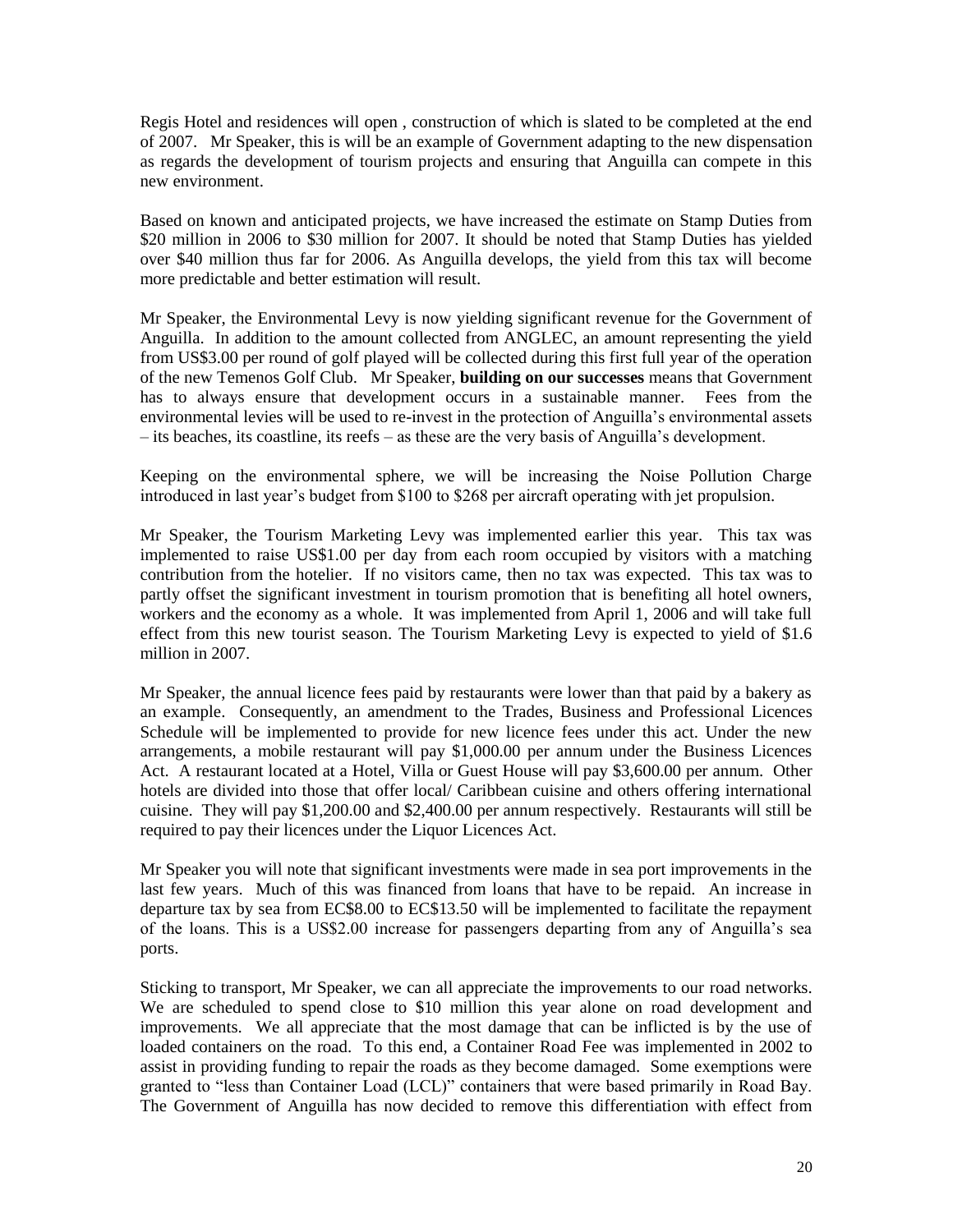December 31, 2006. This means that with effect from January 1, 2007, all containers including the LCL's will pay this fee.

And now Mr Speaker, some good news. It is often said that governments hardly ever reduce or eliminate taxes. Well today I am declaring that persons purchasing foreign currency from the Banks will no longer have to pay the 2% foreign Exchange Transactions Tax effective from January 1, 2007 or such later period as may be necessary to allow the Banks to make the necessary adjustments to their systems. We feel the case for the elimination of this tax is good. For example, importers presenting proof that the purchase of foreign currency was to pay for goods for resale in Anguilla were always exempted from the tax. This change will remove the disincentive for persons to hoard US dollars and conduct their business transactions in EC Dollars.

Mr Speaker on that note I wish to state that these were the extent of the revenue measures proposed for 2007. Increased revenue is expected from better performance of all the revenue subheads in the budget due to improved collection processes, improved knowledge of our citizens who now realize the importance of paying their taxes on time and the improved performance of the economy. I wish to thank all those who engage in the process of collecting and securing the revenue of the Government of Anguilla. This includes all tax collectors, valuation officers, customs officers, cashiers their supervisors and Heads of Department.

Finally, Mr Speaker, even though no figure has been budgeted, National Health Insurance will be introduced from July 1, 2007. This is approximately one year behind schedule. As a result employers and employees have had some additional time to prepare for this. The Minister of Social Development made a public broadcast on this last month. It is a programme that should benefit all Anguillians and others employed and contributing to the NHF.

With its introduction, all workers will be expected to contribute a small percentage of their salaries or wages into the National Health Insurance Fund. With the National Health Insurance Fund, all Anguillians will be entitled to an acceptable package of medical services at low cost. As from early in January 2007, the Ministry of Social Development will begin public consultations on this matter. The NHF will not form part of the revenue of the Government of Anguilla and will be managed by a Board. The collections are expected to be made by the Social Security Board on behalf of the NHF.

So in short Mr Speaker, in 2007 we will continue to **build on our successes** in revenue collection to fund Government's social development and other objectives, to build the architecture of Anguilla's future,

#### **6. 2007 CAPITAL PROGRAMME AND FINANCING**

Mr Speaker, we have made provision for **\$33.18** million in capital expenditure for 2007. This represents a reduction from the projected capital expenditure for 2006 of \$45.6 million. Mr Speaker, this is explained in part by our desire to allocate more money towards Land Acquisition in an effort to move ahead with three very important social development initiatives, namely: National Community College Development, Juvenile Centre Development, and Prison Relocation and Development. Mr Speaker, the funds for Land Acquisition is to come from borrowing to the tune of some **\$8 million**. With a cap on borrowing for 2007 of **\$20 million**, we have allocated the remaining amount as follows: \$7 million for road development – to fund the completion of the redevelopment of the main arterial road through the eastern end of the island and the North Hill to Sachasses road; and, **\$5 million** for seaport development – to fund the completion of the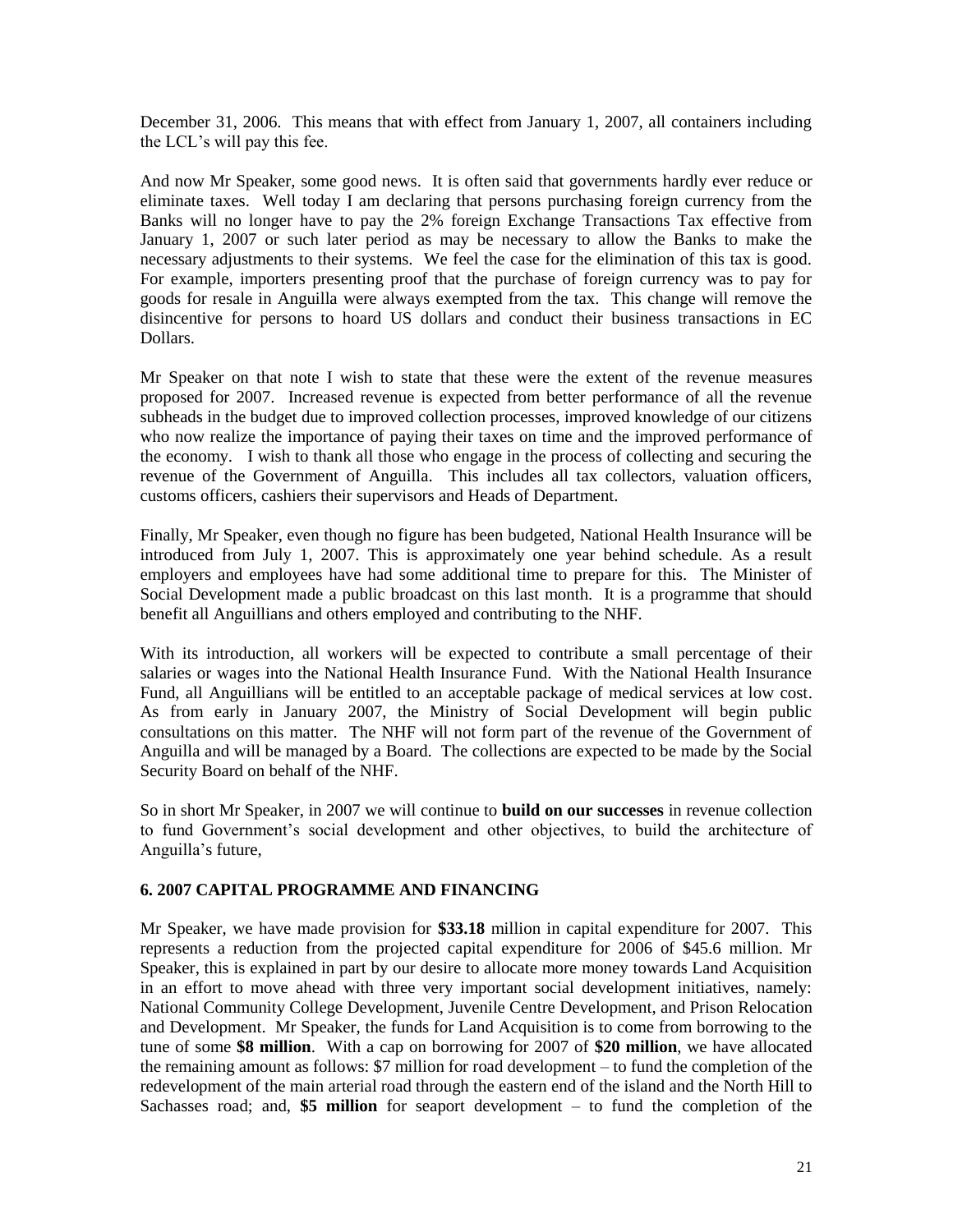construction of the new piers at Blowing Point and a Master Plan Study of the utilisation of the lands at Corito from the ANGLEC Generation Plant south to the lands for the proposed modern, deep water container port and including the current landfill. This Master Plan study is absolutely crucial to providing some direction as how to address a multi-dimensional situation involving the rehabilitation of the quarry site, rehabilitation of the solid waste site and the construction of the modern container port.

Mr Speaker, in keeping with our pledge to focus on Social Reconstruction in the period 2005 to 2010 we have provided for several crucial interventions in social development. For example, we have allocated **\$0.3 million** towards the completion of the Campus B Auditorium. This would bring total expenditure on this project to approximately **\$1.5 million** over the period 2005 to 2007. We have also allocated \$0.7 million towards the West End Primary School Renovation and Extension. Like the Campus B project, this project was a joint UK Government – Anguilla initiative begun in 2000. However, because of the lean years between 2001 – 2003 Government was unable to meet its obligations. In the interim much has changed and I am happy to indicate Mr Speaker that the funds to undertake the completion of West End Primary School will be provided by the KOR Group – the main developers behind the Barnes Bay Development Project currently underway. The KOR Group has pledged approximately **\$5.38 million** towards primary school infrastructure development, with a new Primary School for Island Harbour also planned.

Mr Speaker, you may recall that at various fora over the past two years Government has signalled its intention to implement a **"development impact levy"** in the form of a levy on the sales of the real estate components included in these new extensive resort residential tourism projects, or any existing resort projects which might go that route. We are projecting that this levy will be in the region between 1% to 4% on all real estate sales. The KOR Group quite admirably is leading the way in this respect. We will be expecting them to provide more funds as well as requiring Flag Luxury Properties, Altamer and other such projects to ante up, because fair is fair.

Mr Speaker, if we as a Government are serious about addressing the social development and other needs of Anguilla, we have to find new sources of revenue. I mentioned earlier that projected capital expenditure for 2007 is \$33.18 million. What I did not indicate was the total submissions made by the various Ministries. This came to **\$117.05 million.** Mr Speaker, this wasn't "a pie in the sky wish list" but justifiable requests for projects which have been deferred over the years and new demands brought on by the major tourism projects now under construction. So we must seek to ensure that the large developments coming on stream make their fair contribution to the provision of social and other development infrastructure because they are having massive development impacts in terms of creating demand for such infrastructure.

Mr Speaker, though I would like to say more, time only permits me to highlight two other interventions of note in the capital programme for the social development sector in 2007. This involves Government's pledge of **\$0.54 million** each to the National Football Stadium and National Indoor Sports Auditorium initiatives.

Mr Speaker it has become clear that multi-disciplinary and multi-agency approaches need to be implemented in promoting youth and community development. In particular it has become abundantly clear that participation in organized sports can play a vital role in instilling in youth the norms and values to enable them to become responsible and productive citizens. Moreover, in a social dispensation where the traditional family structure is increasingly absent, membership in a sports or recreation club can serve as a surrogate family and provide the sense of belonging which is so important to young people.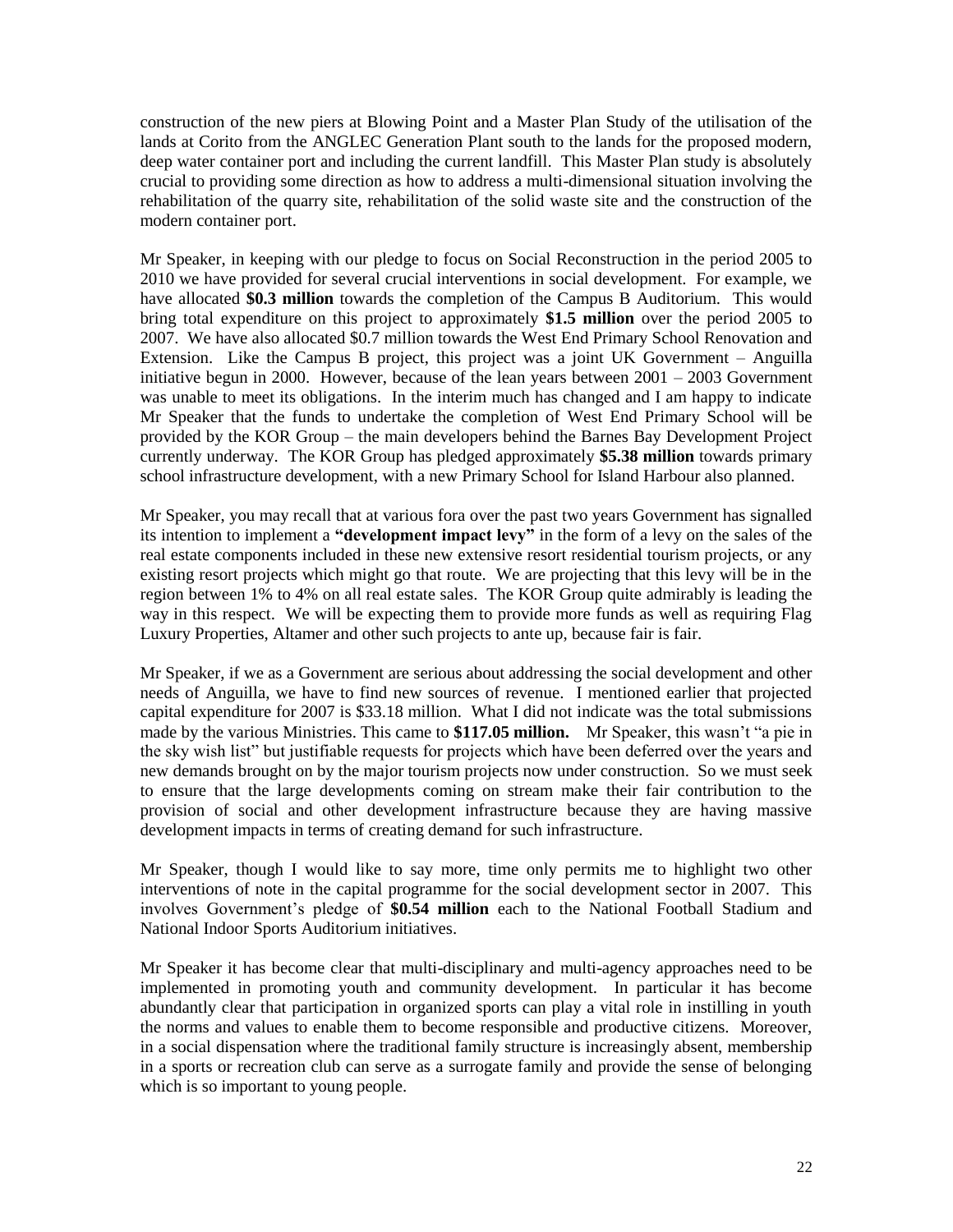The Anguilla United Front government has recognised the importance of the link between sports development and youth development and has sought to provide financial support for such initiatives in partnership with the private sector and civil society. Witness Government's contributions to the Anguilla Tennis Academy by leasing land for facilities at a nominal rate as well as providing cash contributions and concessions such as exemptions from customs duty where applicable. Government is rolling out this type of support to the Anguilla Football Association and National Indoor Auditorium initiatives as well. Mr Speaker, I hasten to add that the amounts mentioned above are just the beginning.

Mr Speaker I round out this section by indicating that of the **\$33.18** million in capital expenditure projected for 2007, **\$20 million** is to be financed through borrowing and the remaining **\$13.18** million through recurrent surpluses and capital grants/contributions.

## **7. CONCLUSION**

Mr. Speaker, I began this address with a quotation from Caribbean Scholar, George Lamming and I believe that for emphasis it should be repeated: "the architecture of our future is not only unfinished, the scaffolding has not really gone up".

Over these --- fleeting moments, I have attempted to illustrate how Government intends to erect the scaffolding requisite for building on our successes. To ensure that the outcome is a robust architecture --- the design process must of necessity be dynamic since we subsist in a steadily changing world environment. These and other changes affect the choices we must take and the decisions we must make on an almost daily basis.

I believe that it is especially important on this the eve of the fortieth anniversary of the Anguillian Revolution that we return to the theme of building --- not only physical infrastructure but social and human infrastructure as well. There is an oft quoted adage that "a house is not a home". It is for the very same reasons that "an island is not a nation", namely, those who live in it or on it must feel a sense of belonging. That sense of belonging is enhanced by the comfort, safety, security and status which the occupants enjoy or experience. These must all be concerns of the building process.

Caribbean Scholar, Peter Adrien, Senior Economist at ECCB in his book "Cricket Development", defines development "as a process of the empowerment of the human resources of a country"

But he further goes on to imply that it is not a "one-size fits all" when he points out that "development is user-friendly, not having any precise definition but being informed by the specific needs of the target population".

And in an even more elaborate explanation describes the level of harmony which must exist to allow for positive development. He suggests that in "the absence of this harmony, development could become uneven; perpetuating inequality in society and the process could be subject to periodic discontinuities caused by the underdevelopment of the sources of production. The harmonious development of the social and economic resources ensures social integration in society and is essential for the creation and maintenance of social, emotional and political stability of competing interests ----- increasing integration allows for harmony among interest groups and across cultural and racial groups and in the process, regulates the expression of dissatisfaction and dissent."

All of the foregoing points to the need for us as a government to create an environment for harmony in our nation --- to ensure that our island is a nation "proud, strong and free" ---- to